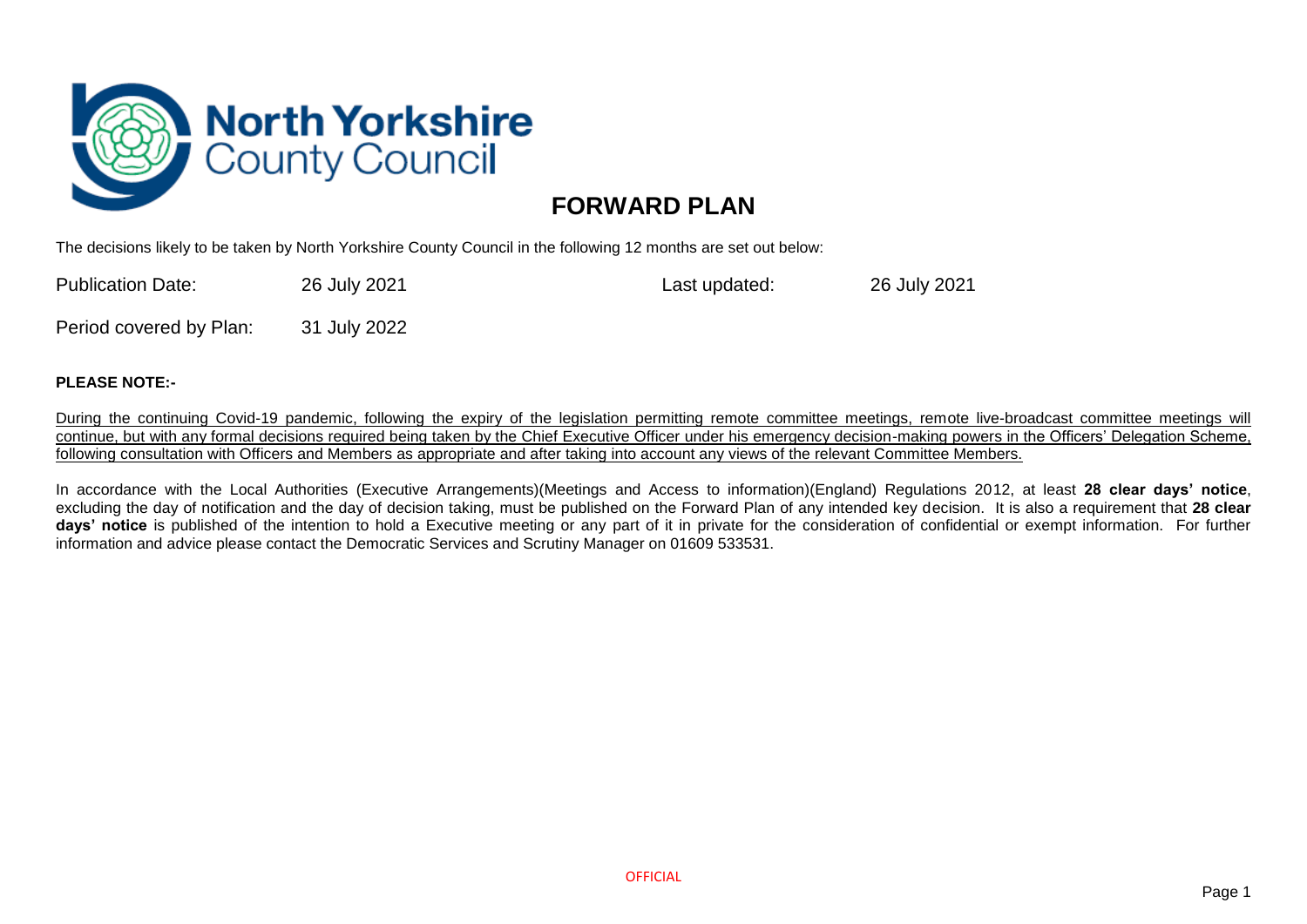|                                      |                                                                                                                                        |                                                                                                    |                                                                                                                              |                                                | <b>FUTURE DECISIONS</b>                                                                                                              |                                                                                      |                                                                                                                             |                                                                                                                                                |                                                                                     |
|--------------------------------------|----------------------------------------------------------------------------------------------------------------------------------------|----------------------------------------------------------------------------------------------------|------------------------------------------------------------------------------------------------------------------------------|------------------------------------------------|--------------------------------------------------------------------------------------------------------------------------------------|--------------------------------------------------------------------------------------|-----------------------------------------------------------------------------------------------------------------------------|------------------------------------------------------------------------------------------------------------------------------------------------|-------------------------------------------------------------------------------------|
| Likely<br>Date of<br><b>Decision</b> | <b>Decision Taker</b><br>(membership of<br>the Council and<br>all its<br>Committees is<br>set out in Part 3<br>of the<br>Constitution) | In<br><b>Consultation</b><br>with<br>(Executive<br>Member or<br>Corporate<br>Director)             | <b>Description of</b><br>Matter - including<br>if the report<br>contains any<br>exempt<br>information and<br>the reasons why | <b>Key</b><br><b>Decision</b><br><b>YES/NO</b> | <b>Decision</b><br><b>Required</b>                                                                                                   | <b>Consultees</b><br>(i.e. the<br>principal<br>groups to be<br>consulted)            | <b>Consultation</b><br><b>Process</b><br>(i.e. the means<br>by which any<br>such<br>consultation is<br>to be<br>undertaken) | <b>How representations</b><br>may be made and<br>details of Contact<br><b>Person</b><br>(Tel: 0845 034 9494)<br>unless specified<br>otherwise) | <b>Relevant</b><br>documents<br>already<br>submitted<br>to Decision<br><b>Taker</b> |
| 23 Jul<br>2021                       | Executive<br>Member for<br>Access                                                                                                      | Corporate<br>Director of<br><b>Business</b><br>and<br>Environme<br>ntal<br><b>Services</b>         | <b>Active Travel</b><br><b>Fund Tranche</b><br>3 bid                                                                         | Yes                                            | Request<br>authorisatio<br>n to submit<br>Active<br>an<br><b>Travel Fund</b><br>the<br>bid to<br>Department<br>for<br>Transport      | Cycling and<br>sustainable<br>transport<br>in<br>groups<br><b>North</b><br>Yorkshire | Emails<br>and<br>website                                                                                                    | Keisha Moore<br>ltp@northyorks.gov<br>.uk                                                                                                      |                                                                                     |
| 23 Jul<br>2021                       | Corporate<br>Director of<br><b>Business and</b><br>Environment<br>al Services                                                          | Executive<br>Member<br>for Access.<br><b>Executive</b><br>Member<br>for Open to<br><b>Business</b> | Highways<br>Capital<br>Programme<br>2022/23 -<br>Approval of<br><b>Schemes</b>                                               | Yes                                            | To approve<br>schemes<br>that will be<br>delivered<br>through the<br>2022/23<br>highways<br>maintenanc<br>capital<br>e<br>programme. | <b>BES</b><br>Executive<br>Members.                                                  | Email                                                                                                                       | James Gilroy,<br>Team Leader,<br><b>Highway Asset</b><br>Management<br>highwayassetmana<br>gement@northyork<br>s.gov.uk                        |                                                                                     |
| 26 Jul<br>2021                       | Executive<br>Member for<br>Public<br>Health,<br>Prevention<br>and                                                                      | Corporate<br>Director of<br>Health and<br>Adult<br>Services,<br>Corporate                          | Sustainable<br><b>Warmth Grant</b>                                                                                           | Yes                                            | To<br>seek<br>approval to<br>submit a bid<br>for funding.<br>Funding<br>is<br>available.                                             | N/A                                                                                  | N/A                                                                                                                         | Carly Walker,<br>Health<br>Improvement<br>Manager, Health<br>and Adult Services<br>carly.walker@north                                          |                                                                                     |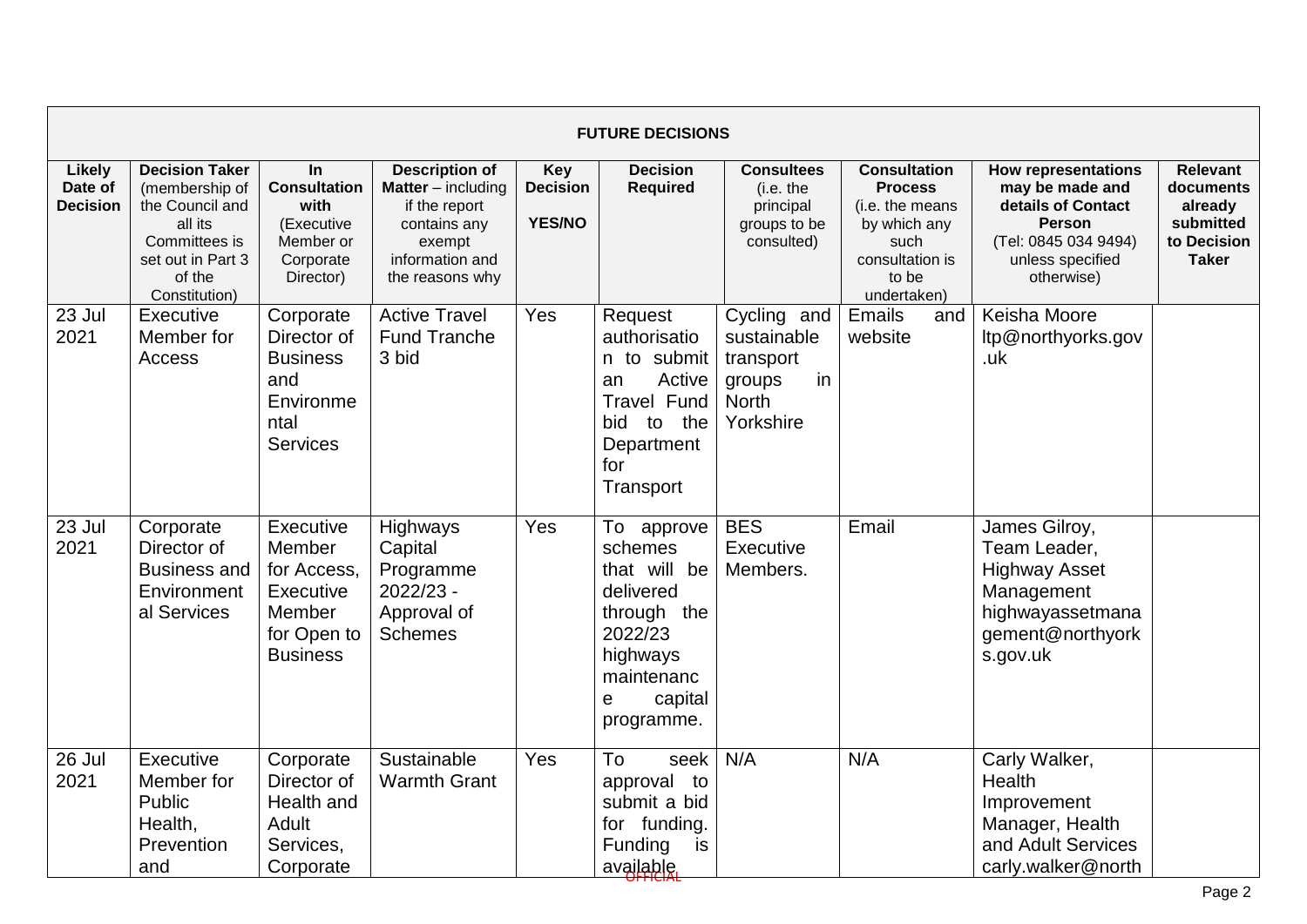|                                             |                                                                                                                                                 |                                                                                         |                                                                                                                                                                                   |     |                                                                            | <b>FUTURE DECISIONS</b>                                                                 |                                                                                                                            |                                                                                                                     |                                                                                                                                               |                                                                                            |
|---------------------------------------------|-------------------------------------------------------------------------------------------------------------------------------------------------|-----------------------------------------------------------------------------------------|-----------------------------------------------------------------------------------------------------------------------------------------------------------------------------------|-----|----------------------------------------------------------------------------|-----------------------------------------------------------------------------------------|----------------------------------------------------------------------------------------------------------------------------|---------------------------------------------------------------------------------------------------------------------|-----------------------------------------------------------------------------------------------------------------------------------------------|--------------------------------------------------------------------------------------------|
| <b>Likely</b><br>Date of<br><b>Decision</b> | Decision Taker (a<br>full list of the<br>membership of the<br>Council and all its<br>Committees is set<br>out in Part 3 of the<br>Constitution) | In.<br><b>Consultation</b><br>with<br>(Executive<br>Member or<br>Corporate<br>Director) | <b>Description of</b><br><b>Matter</b> $-$ including an<br>indication if the<br>report contains any<br>exempt (not for<br>publication)<br>information and the<br>reasons for this |     | Key<br><b>Decision</b><br>YES/NO                                           | <b>Decision</b><br><b>Required</b>                                                      | <b>Consultees</b><br>(ie the identity<br>of the principal<br>groups whom<br>the decision-<br>taker proposes<br>to consult) | <b>Consultation</b><br><b>Process</b><br>(ie the means by<br>which any such<br>consultation is to<br>be undertaken) | How<br>representations<br>may be made and<br>details of Contact<br><b>Person</b><br>(Tel: 0845 034<br>9494)<br>unless specified<br>otherwise) | <b>Relevant</b><br>documents<br>already<br>submitted to<br><b>Decision</b><br><b>Taker</b> |
|                                             | Supported<br>Housing,<br>including<br>Sustainability<br>and<br>Transformati<br>on Plans                                                         | Director of<br><b>Strategic</b><br><b>Resources</b>                                     |                                                                                                                                                                                   |     | under<br>Warmth<br>which<br>to<br>money,<br>reduce<br>carbon<br>emissions. | the<br>Sustainable<br>Competition<br>aims<br>save<br>households<br>fuel<br>poverty, cut |                                                                                                                            |                                                                                                                     | yorks.gov.uk                                                                                                                                  |                                                                                            |
| 30 Jul<br>2021                              | Corporate<br>Director of<br><b>Business and</b><br>Environment<br>al Services                                                                   | Executive<br>Member<br>for Access                                                       | Construction of<br>Scarborough<br>Junction<br>N, A170 -<br><b>Contract Award</b>                                                                                                  | Yes | To<br>award<br>contract.<br>with                                           | seek<br>approval to<br>-in<br>accordance<br>procurement<br>regulations                  | N/A                                                                                                                        | N/A                                                                                                                 | Helen Watson,<br>Improvement<br>Manager,<br>Highways and<br>Transportation<br>Helen.1.watson@n<br>orthyorks.gov.uk                            |                                                                                            |
| 13 Aug<br>2021                              | Corporate<br>Director of<br>Health and<br><b>Adult</b>                                                                                          | Corporate<br>Director of<br>Children<br>and Young                                       | Contract for the<br>provision of the<br><b>Adult Carers</b><br>Service and                                                                                                        | Yes | To<br>the                                                                  | seek<br>approval for<br>procurement                                                     | <b>No</b><br>formal<br>consultation<br>will<br>be<br>undertaken,                                                           | An<br>engagement<br>process<br>and<br>meetings with                                                                 | Adam Gray,<br>Commissioning<br>Manager, Health<br>and Adult Services.                                                                         |                                                                                            |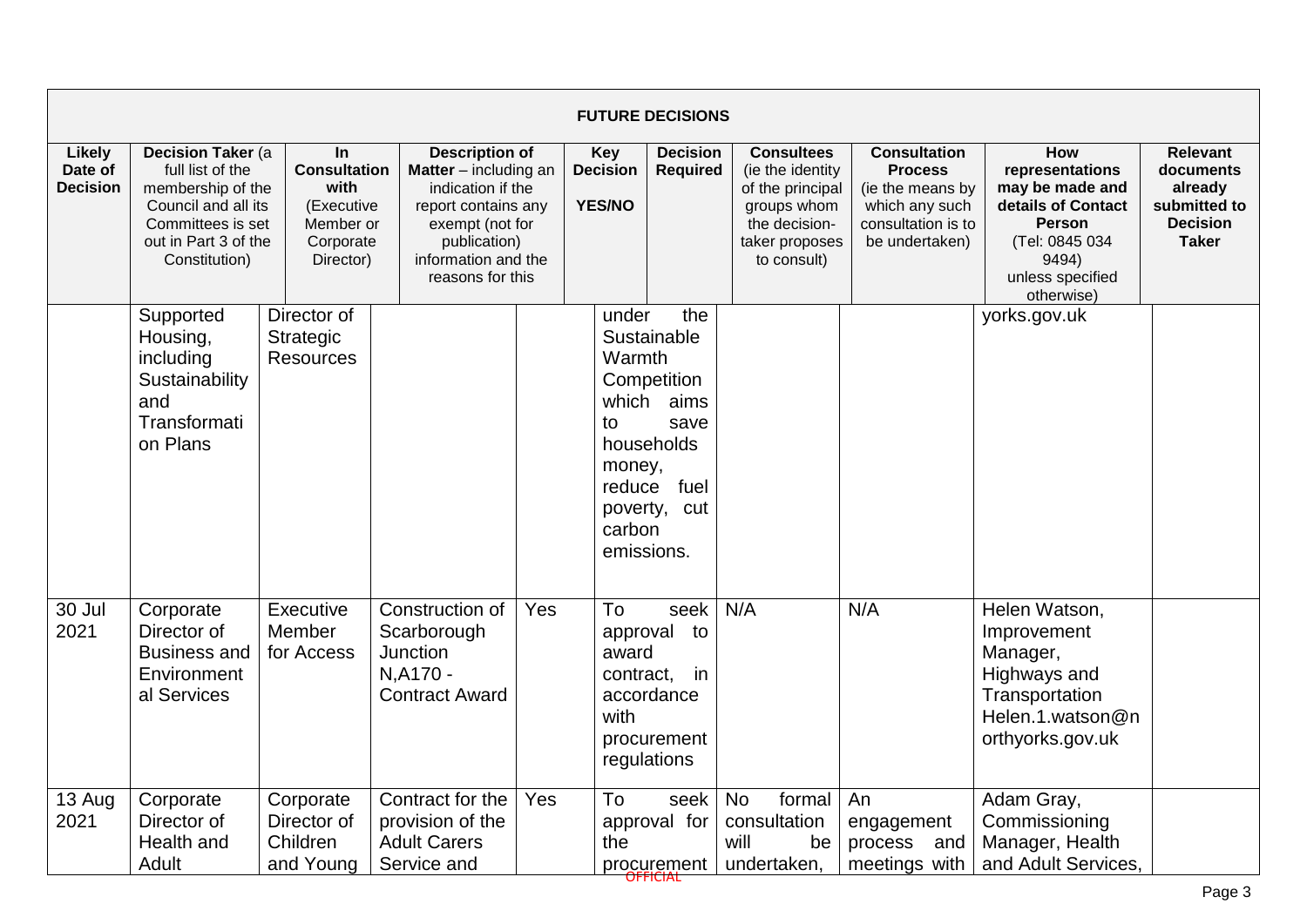|                                      |                                                                                                                                                 |                                                                                                                                                                                                                                                   |                                                                                                                                                                          |     |                                                 | <b>FUTURE DECISIONS</b>                                                                                                   |                                                                                                                            |                                                                                                                     |                                                                                                                                               |                                                                                            |
|--------------------------------------|-------------------------------------------------------------------------------------------------------------------------------------------------|---------------------------------------------------------------------------------------------------------------------------------------------------------------------------------------------------------------------------------------------------|--------------------------------------------------------------------------------------------------------------------------------------------------------------------------|-----|-------------------------------------------------|---------------------------------------------------------------------------------------------------------------------------|----------------------------------------------------------------------------------------------------------------------------|---------------------------------------------------------------------------------------------------------------------|-----------------------------------------------------------------------------------------------------------------------------------------------|--------------------------------------------------------------------------------------------|
| Likely<br>Date of<br><b>Decision</b> | Decision Taker (a<br>full list of the<br>membership of the<br>Council and all its<br>Committees is set<br>out in Part 3 of the<br>Constitution) | In<br><b>Consultation</b><br>with<br>(Executive<br>Member or<br>Corporate<br>Director)                                                                                                                                                            | <b>Description of</b><br>Matter - including an<br>indication if the<br>report contains any<br>exempt (not for<br>publication)<br>information and the<br>reasons for this |     | Key<br><b>Decision</b><br><b>YES/NO</b>         | <b>Decision</b><br><b>Required</b>                                                                                        | <b>Consultees</b><br>(ie the identity<br>of the principal<br>groups whom<br>the decision-<br>taker proposes<br>to consult) | <b>Consultation</b><br><b>Process</b><br>(ie the means by<br>which any such<br>consultation is to<br>be undertaken) | How<br>representations<br>may be made and<br>details of Contact<br><b>Person</b><br>(Tel: 0845 034<br>9494)<br>unless specified<br>otherwise) | <b>Relevant</b><br>documents<br>already<br>submitted to<br><b>Decision</b><br><b>Taker</b> |
|                                      | <b>Services</b>                                                                                                                                 | People's<br>Services,<br><b>Executive</b><br>Member<br>for<br>Children's<br>Services,<br>Executive<br>Member<br>for Adult<br>Social<br>Care &<br><b>Health</b><br>Integration,<br>incl Health<br>&<br>Wellbeing<br>Board and<br><b>Extra Care</b> | <b>Young Carers</b><br>Support and<br>Advice                                                                                                                             |     | <b>of</b><br>Carer<br>Young<br>Carers<br>advice | a<br>new<br>contract for<br>the provision<br>of the Adult<br>Service and<br>support and<br>to<br>commence<br>1 July 2022. | but<br>an<br>engagement<br>process will<br>be<br>carried<br>out<br>with<br>interested<br>parties.                          | interested<br>parties                                                                                               | Stuart Williams,<br>Senior<br>Commissioning<br>and Contracting<br>Officer<br>stuart.williams@no<br>rthyorks.gov.uk,                           |                                                                                            |
| 13 Aug<br>2021                       | Corporate<br>Director of<br>Health and<br>Adult<br><b>Services</b>                                                                              | Executive<br>Member<br>for Adult<br>Social<br>Care &<br>Health<br>Integration,                                                                                                                                                                    | Re-<br>procurement of<br>Advocacy<br><b>Services</b>                                                                                                                     | Yes | To<br>the<br>services                           | seek<br>approval for<br>re-<br>procurement<br>of Advocacy<br>across North                                                 |                                                                                                                            |                                                                                                                     | Abigail Barron,<br>Head of<br>Countywisde<br>Commissioning,<br><b>Health and Adult</b><br><b>Services</b><br>01609 532456                     |                                                                                            |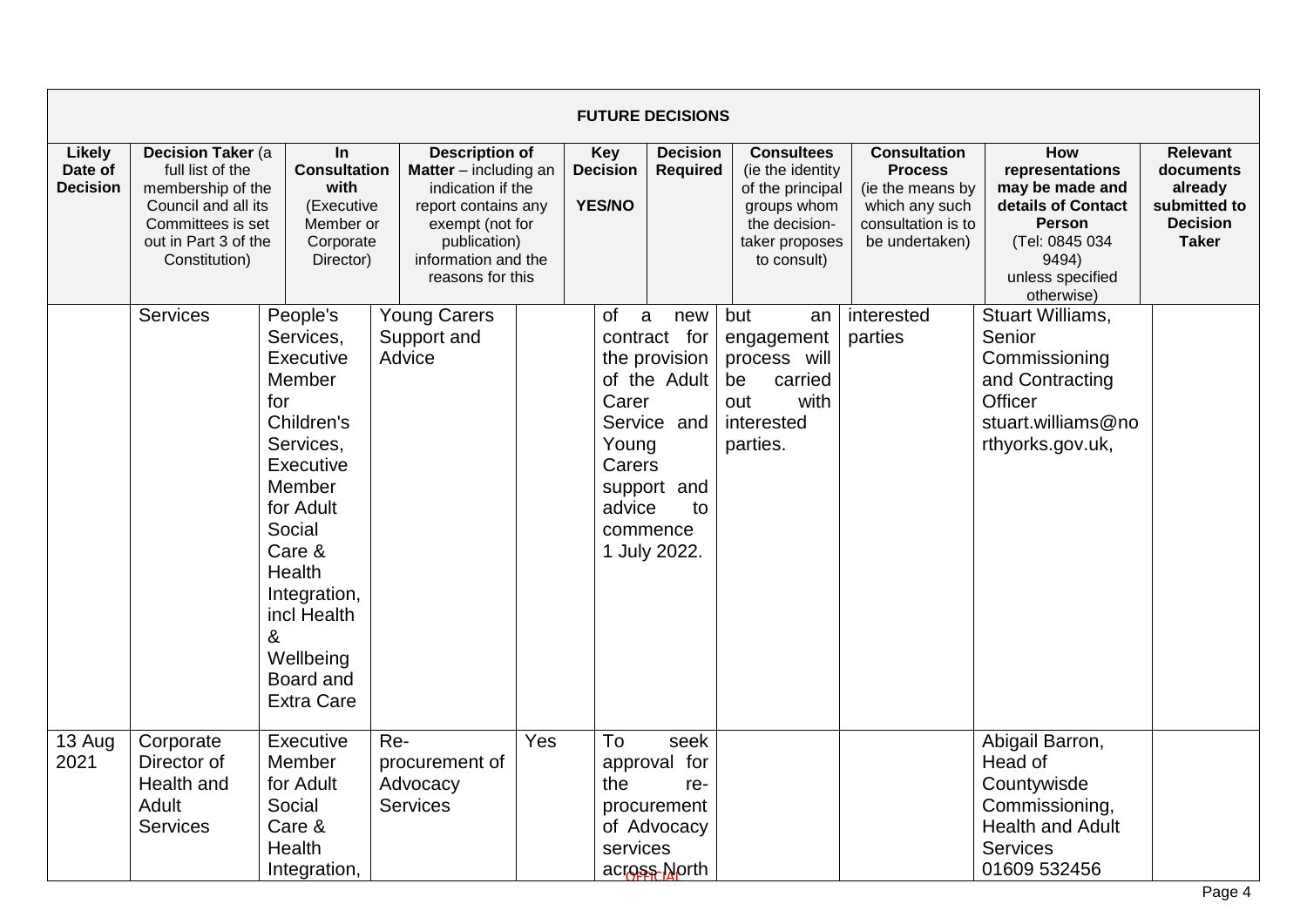|                                      |                                                                                                                                                         |                                                                                                                                                                                                                                   |                                                                                                                                                                          |     |                                                                                   | <b>FUTURE DECISIONS</b>                                                            |                                                                                                                            |                                                                                                                     |                                                                                                                                                      |                                                                                            |
|--------------------------------------|---------------------------------------------------------------------------------------------------------------------------------------------------------|-----------------------------------------------------------------------------------------------------------------------------------------------------------------------------------------------------------------------------------|--------------------------------------------------------------------------------------------------------------------------------------------------------------------------|-----|-----------------------------------------------------------------------------------|------------------------------------------------------------------------------------|----------------------------------------------------------------------------------------------------------------------------|---------------------------------------------------------------------------------------------------------------------|------------------------------------------------------------------------------------------------------------------------------------------------------|--------------------------------------------------------------------------------------------|
| Likely<br>Date of<br><b>Decision</b> | <b>Decision Taker (a)</b><br>full list of the<br>membership of the<br>Council and all its<br>Committees is set<br>out in Part 3 of the<br>Constitution) | In<br><b>Consultation</b><br>with<br>(Executive<br>Member or<br>Corporate<br>Director)                                                                                                                                            | <b>Description of</b><br>Matter - including an<br>indication if the<br>report contains any<br>exempt (not for<br>publication)<br>information and the<br>reasons for this |     | <b>Key</b><br><b>Decision</b><br><b>YES/NO</b>                                    | <b>Decision</b><br><b>Required</b>                                                 | <b>Consultees</b><br>(ie the identity<br>of the principal<br>groups whom<br>the decision-<br>taker proposes<br>to consult) | <b>Consultation</b><br><b>Process</b><br>(ie the means by<br>which any such<br>consultation is to<br>be undertaken) | <b>How</b><br>representations<br>may be made and<br>details of Contact<br><b>Person</b><br>(Tel: 0845 034<br>9494)<br>unless specified<br>otherwise) | <b>Relevant</b><br>documents<br>already<br>submitted to<br><b>Decision</b><br><b>Taker</b> |
|                                      |                                                                                                                                                         | incl Health<br>&<br>Wellbeing<br>Board and<br>Extra Care,<br><b>Executive</b><br>Member<br>for Public<br>Health,<br>Prevention<br>and<br>Supported<br>Housing,<br>including<br>Sustainabil<br>ity and<br>Transform<br>ation Plans |                                                                                                                                                                          |     | Yorkshire,<br>including<br>adult<br>advocacy<br>health<br>complaints<br>advocacy. | services and<br>independent                                                        |                                                                                                                            |                                                                                                                     |                                                                                                                                                      |                                                                                            |
| 13 Aug<br>2021                       | Corporate<br>Director of<br>Health and<br>Adult<br>Services                                                                                             | Executive<br>Member<br>for Adult<br>Social<br>Care &<br>Health<br>Integration,<br>incl Health                                                                                                                                     | Home from<br>Hospital                                                                                                                                                    | Yes | To<br>to<br>hospital                                                              | seek<br>permission<br>re-<br>procure the<br>delivery of a<br>home from<br>OFFICIAL |                                                                                                                            |                                                                                                                     | Abigail Barron,<br>Head of<br>Countywisde<br>Commissioning,<br><b>Health and Adult</b><br><b>Services</b><br>01609 535371                            |                                                                                            |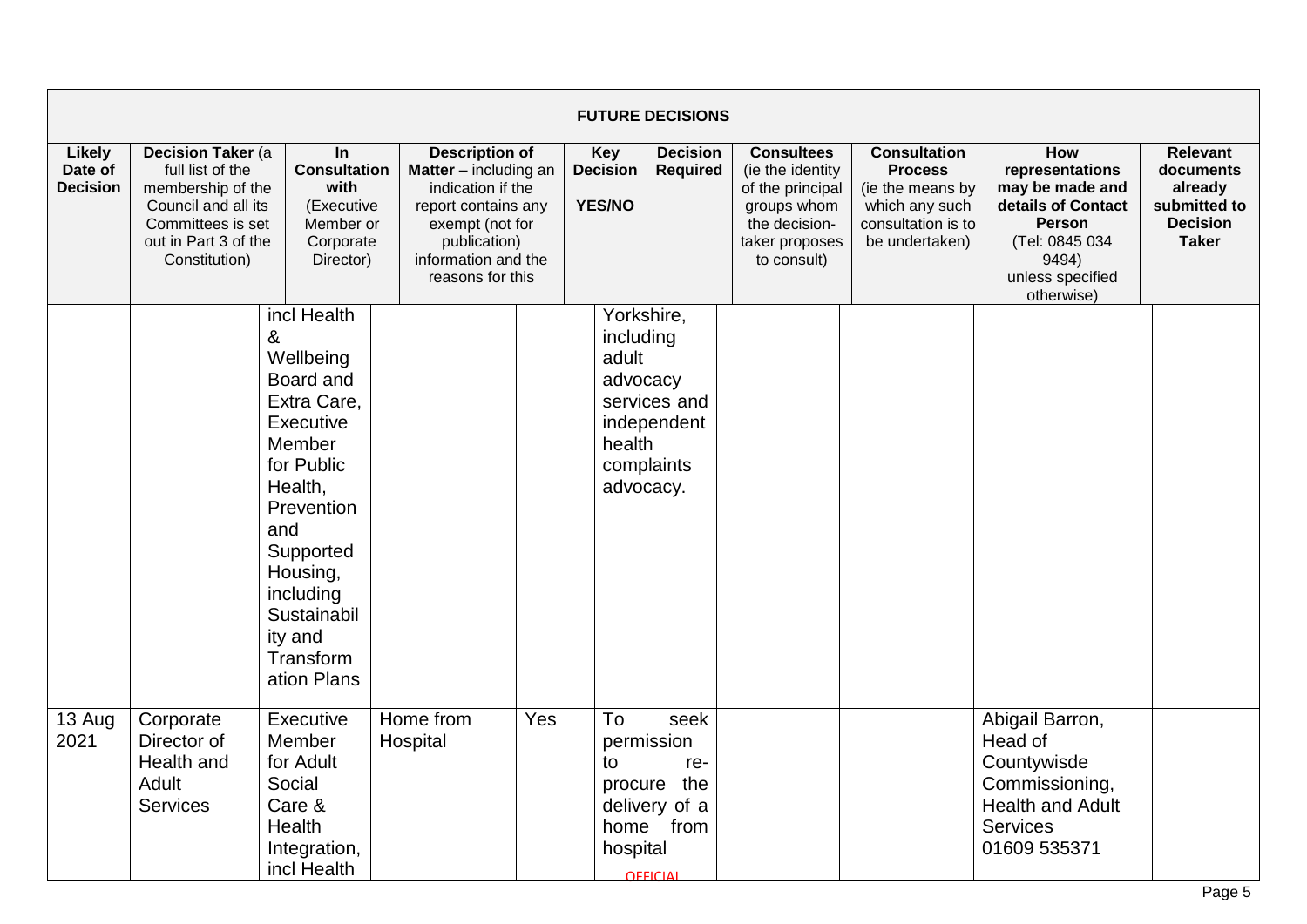|                                      |                                                                                                                                                 |                                                                                               |                                                                                                                                                                                   |     |                                                                                                                                                                              | <b>FUTURE DECISIONS</b>                                              |                                                                                                                            |                                                                                                                     |                                                                                                                                               |                                                                                            |
|--------------------------------------|-------------------------------------------------------------------------------------------------------------------------------------------------|-----------------------------------------------------------------------------------------------|-----------------------------------------------------------------------------------------------------------------------------------------------------------------------------------|-----|------------------------------------------------------------------------------------------------------------------------------------------------------------------------------|----------------------------------------------------------------------|----------------------------------------------------------------------------------------------------------------------------|---------------------------------------------------------------------------------------------------------------------|-----------------------------------------------------------------------------------------------------------------------------------------------|--------------------------------------------------------------------------------------------|
| Likely<br>Date of<br><b>Decision</b> | Decision Taker (a<br>full list of the<br>membership of the<br>Council and all its<br>Committees is set<br>out in Part 3 of the<br>Constitution) | <b>In</b><br><b>Consultation</b><br>with<br>(Executive<br>Member or<br>Corporate<br>Director) | <b>Description of</b><br><b>Matter</b> $-$ including an<br>indication if the<br>report contains any<br>exempt (not for<br>publication)<br>information and the<br>reasons for this |     | <b>Key</b><br><b>Decision</b><br><b>YES/NO</b>                                                                                                                               | <b>Decision</b><br><b>Required</b>                                   | <b>Consultees</b><br>(ie the identity<br>of the principal<br>groups whom<br>the decision-<br>taker proposes<br>to consult) | <b>Consultation</b><br><b>Process</b><br>(ie the means by<br>which any such<br>consultation is to<br>be undertaken) | How<br>representations<br>may be made and<br>details of Contact<br><b>Person</b><br>(Tel: 0845 034<br>9494)<br>unless specified<br>otherwise) | <b>Relevant</b><br>documents<br>already<br>submitted to<br><b>Decision</b><br><b>Taker</b> |
|                                      |                                                                                                                                                 | &<br>Wellbeing<br>Board and<br><b>Extra Care</b>                                              |                                                                                                                                                                                   |     | service                                                                                                                                                                      |                                                                      |                                                                                                                            |                                                                                                                     |                                                                                                                                               |                                                                                            |
| 19 Aug<br>2021                       | Executive<br>Member for<br>Access                                                                                                               |                                                                                               | Acceptance of<br>additional<br>funding for the<br><b>Digital</b><br>Infrastructure<br>Programme                                                                                   | Yes | To<br>grant<br>funding<br>addition<br>the<br>Getting<br><b>Building</b><br>funding<br>already<br>secured<br>from<br>York<br><b>North</b><br>Yorkshire<br>Local<br>Enterprise | accept<br>in<br>to<br>£3m<br>Fund grant<br>the<br>and<br>Partnership | Executive<br>Member for<br>Customer<br>Engagement<br>and<br>Corporate<br>Director,<br><b>Strategic</b><br><b>Resources</b> | Consultation<br>be<br>to<br>undertaken<br>remotely                                                                  | <b>Robert Ling</b><br>robert.ling@northy<br>orks.gov.uk                                                                                       |                                                                                            |
| 20 Aug<br>2021                       | Executive<br>Member for<br>Access                                                                                                               | Corporate<br>Director of<br><b>Business</b>                                                   | <b>Annual Winter</b><br><b>Gritting Route</b><br><b>Review</b>                                                                                                                    | Yes | additions.                                                                                                                                                                   | To consider<br>requests for                                          | Submissions<br>generally<br>received                                                                                       | Annual review<br><b>of</b><br>any<br>requests                                                                       | <b>Nigel Smith</b><br>nigel.smith@northy<br>orks.gov.uk                                                                                       |                                                                                            |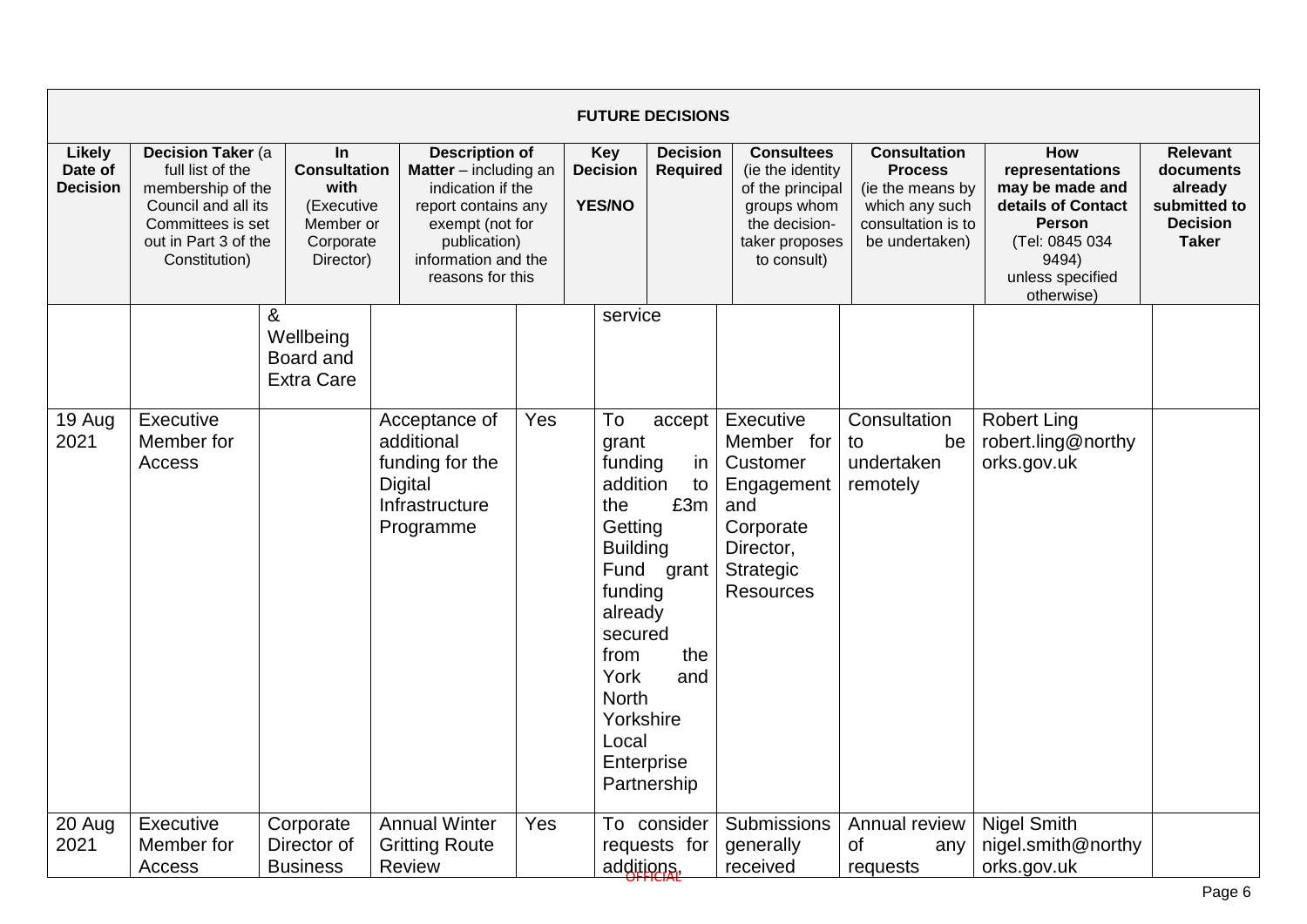|                                             |                                                                                                                                                        |                                                                                        |                                                                                                                                                                          |                                  |                                                                            | <b>FUTURE DECISIONS</b>                                                                                                                                                                          |                                                                                                                            |                                                                                                                     |                                                                                                                                               |                                                                                            |
|---------------------------------------------|--------------------------------------------------------------------------------------------------------------------------------------------------------|----------------------------------------------------------------------------------------|--------------------------------------------------------------------------------------------------------------------------------------------------------------------------|----------------------------------|----------------------------------------------------------------------------|--------------------------------------------------------------------------------------------------------------------------------------------------------------------------------------------------|----------------------------------------------------------------------------------------------------------------------------|---------------------------------------------------------------------------------------------------------------------|-----------------------------------------------------------------------------------------------------------------------------------------------|--------------------------------------------------------------------------------------------|
| <b>Likely</b><br>Date of<br><b>Decision</b> | <b>Decision Taker (a</b><br>full list of the<br>membership of the<br>Council and all its<br>Committees is set<br>out in Part 3 of the<br>Constitution) | In<br><b>Consultation</b><br>with<br>(Executive<br>Member or<br>Corporate<br>Director) | <b>Description of</b><br>Matter - including an<br>indication if the<br>report contains any<br>exempt (not for<br>publication)<br>information and the<br>reasons for this | <b>Decision</b><br><b>YES/NO</b> |                                                                            | <b>Decision</b><br><b>Required</b>                                                                                                                                                               | <b>Consultees</b><br>(ie the identity<br>of the principal<br>groups whom<br>the decision-<br>taker proposes<br>to consult) | <b>Consultation</b><br><b>Process</b><br>(ie the means by<br>which any such<br>consultation is to<br>be undertaken) | How<br>representations<br>may be made and<br>details of Contact<br><b>Person</b><br>(Tel: 0845 034<br>9494)<br>unless specified<br>otherwise) | <b>Relevant</b><br>documents<br>already<br>submitted to<br><b>Decision</b><br><b>Taker</b> |
|                                             |                                                                                                                                                        | and<br>Environme<br>ntal<br><b>Services</b>                                            |                                                                                                                                                                          |                                  | other<br>to<br>s<br>winter<br>gritting<br>routes                           | deletions or<br>amendment<br>the                                                                                                                                                                 | from<br>members of<br>public,<br>the<br>parish<br>councils and<br>county<br>councillors                                    | received                                                                                                            |                                                                                                                                               |                                                                                            |
| 20 Aug<br>2021                              | Corporate<br>Director of<br><b>Business and</b><br>Environment<br>al Services                                                                          | Executive<br>Member<br>for Access                                                      | Automated<br><b>Highway Asset</b><br><b>Data Collection</b><br>and Processing<br>Contract                                                                                | Yes                              | the<br>nt<br>framework<br>for<br>highway<br>collection<br>and<br>a<br>from | To authorise<br>establishme<br><b>of</b><br>a<br>procurement<br>the<br>provision of<br>automated<br>asset data<br>processing<br>and to allow<br>the call off of<br>contract<br>this<br>framework |                                                                                                                            |                                                                                                                     | James Gilroy,<br>Team Leader,<br><b>Highway Asset</b><br>Management<br>james.gilroy@north<br>yorks.gov.uk                                     |                                                                                            |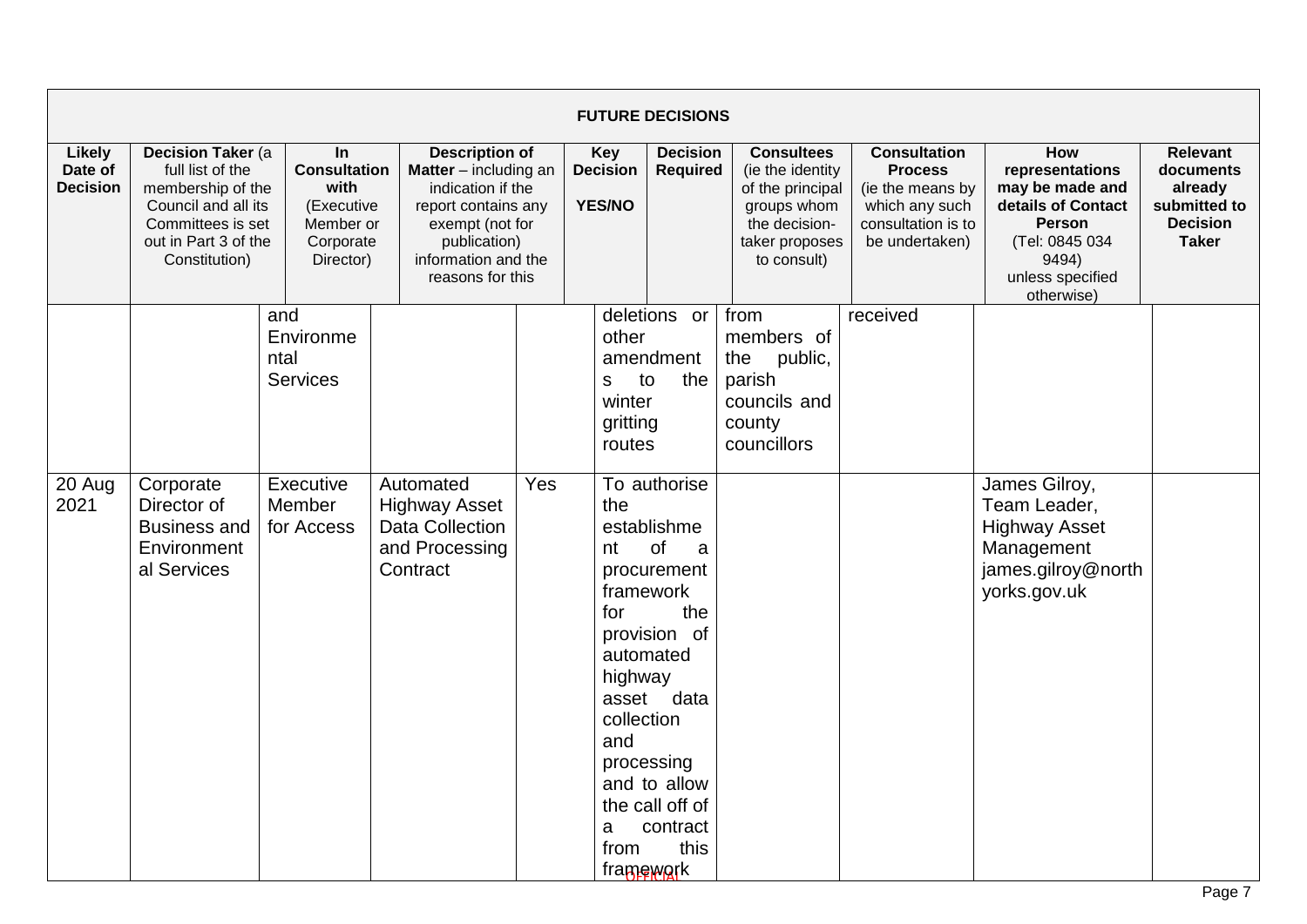|                                      |                                                                                                                                                 |                                                                                               |                                                                                                                                                                                         |                                         |                                                                                                                                                                      | <b>FUTURE DECISIONS</b>                                                                                                                     |                                                                                                                                                                                                                                                                                                                                                                     |                                                                                                                                                                                                                                                                        |                                                                                                                                               |                                                                                            |
|--------------------------------------|-------------------------------------------------------------------------------------------------------------------------------------------------|-----------------------------------------------------------------------------------------------|-----------------------------------------------------------------------------------------------------------------------------------------------------------------------------------------|-----------------------------------------|----------------------------------------------------------------------------------------------------------------------------------------------------------------------|---------------------------------------------------------------------------------------------------------------------------------------------|---------------------------------------------------------------------------------------------------------------------------------------------------------------------------------------------------------------------------------------------------------------------------------------------------------------------------------------------------------------------|------------------------------------------------------------------------------------------------------------------------------------------------------------------------------------------------------------------------------------------------------------------------|-----------------------------------------------------------------------------------------------------------------------------------------------|--------------------------------------------------------------------------------------------|
| Likely<br>Date of<br><b>Decision</b> | Decision Taker (a<br>full list of the<br>membership of the<br>Council and all its<br>Committees is set<br>out in Part 3 of the<br>Constitution) | <b>In</b><br><b>Consultation</b><br>with<br>(Executive<br>Member or<br>Corporate<br>Director) | <b>Description of</b><br><b>Matter</b> $-$ including an<br>indication if the<br>report contains any<br>exempt (not for<br>publication)<br>information and the<br>reasons for this       | Key<br><b>Decision</b><br><b>YES/NO</b> |                                                                                                                                                                      | <b>Decision</b><br><b>Required</b>                                                                                                          | <b>Consultees</b><br>(ie the identity<br>of the principal<br>groups whom<br>the decision-<br>taker proposes<br>to consult)                                                                                                                                                                                                                                          | <b>Consultation</b><br><b>Process</b><br>(ie the means by<br>which any such<br>consultation is to<br>be undertaken)                                                                                                                                                    | How<br>representations<br>may be made and<br>details of Contact<br><b>Person</b><br>(Tel: 0845 034<br>9494)<br>unless specified<br>otherwise) | <b>Relevant</b><br>documents<br>already<br>submitted to<br><b>Decision</b><br><b>Taker</b> |
| 20 Aug<br>2021                       | Corporate<br>Director of<br><b>Business and</b><br>Environment<br>al Services                                                                   | Executive<br>Member<br>for Access                                                             | National<br>Review of<br><b>Flood Risk</b><br>Management<br>Plans and the<br>consequent<br>commencemen<br>t of the review<br>of the North<br>Yorkshire<br><b>Flood Risk</b><br>Strategy | Yes                                     | the<br>proposed<br><b>North</b><br>Yorkshire<br>be<br>the<br>in.<br>Flood<br>t Plan<br>To<br>work<br>review<br><b>North</b><br>Yorkshire<br>Flood<br><b>Strategy</b> | To agree to<br>priorities to<br>included<br>next<br><b>Risk</b><br>Managemen<br>seek<br>approval to<br>commence<br>to<br>the<br><b>Risk</b> | <b>NYCC</b><br>officers have<br>worked<br>collaborative<br>ly with the<br>Environment<br>Agency<br>on<br><b>FRMP</b><br>the<br>review.<br><b>Risk</b><br>All<br>Managemen<br>t Authorities<br>will<br>be<br>invited<br>to<br>in<br>engage<br><b>NY</b><br>the<br>strategy<br>review.<br>There will be<br>public<br>a<br>consultation<br>prior to its<br>publication | The<br>Environment<br>Agency<br>is<br>responsible<br>for<br>the<br>national<br>FRMP review.<br>All<br>Parish<br>Councils<br>in<br><b>NY</b><br>will<br>be<br>directly<br>contacted<br>for<br>comment<br>prior<br>to<br>publication of<br><b>NY</b><br>the<br>strategy. | Emily Mellalieu,<br>Development<br><b>Management Team</b><br>Leader<br>emily.mellalieu@no<br>rthyorks.gov.uk                                  |                                                                                            |
| 23 Aug<br>2021                       | Corporate<br>Director of                                                                                                                        |                                                                                               | Procurement<br>process                                                                                                                                                                  | Yes                                     | To                                                                                                                                                                   | seek<br>approval, for                                                                                                                       | N/A                                                                                                                                                                                                                                                                                                                                                                 | N/A                                                                                                                                                                                                                                                                    | Shaun Mancrief,<br><b>Head of Traded</b>                                                                                                      |                                                                                            |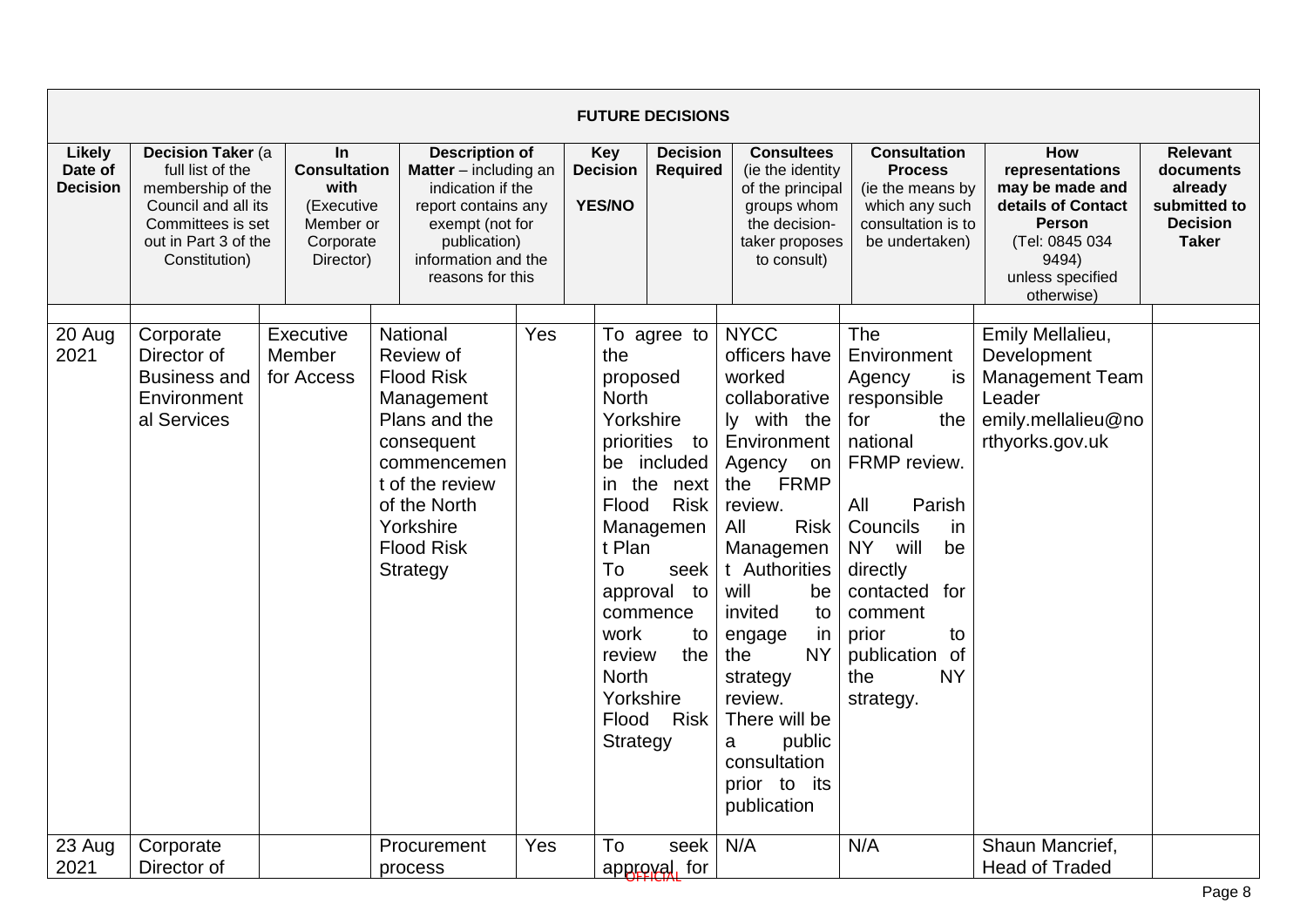|                                      |                                                                                                                                                 |                                                                                               |                                                                                                                                                          |                                                                                                                                                                                                                       |                                                                                                      | <b>FUTURE DECISIONS</b>                                       |                                                                                                                            |                                                                                                                     |                                                                                                                                               |                                                                                            |
|--------------------------------------|-------------------------------------------------------------------------------------------------------------------------------------------------|-----------------------------------------------------------------------------------------------|----------------------------------------------------------------------------------------------------------------------------------------------------------|-----------------------------------------------------------------------------------------------------------------------------------------------------------------------------------------------------------------------|------------------------------------------------------------------------------------------------------|---------------------------------------------------------------|----------------------------------------------------------------------------------------------------------------------------|---------------------------------------------------------------------------------------------------------------------|-----------------------------------------------------------------------------------------------------------------------------------------------|--------------------------------------------------------------------------------------------|
| Likely<br>Date of<br><b>Decision</b> | Decision Taker (a<br>full list of the<br>membership of the<br>Council and all its<br>Committees is set<br>out in Part 3 of the<br>Constitution) | <b>In</b><br><b>Consultation</b><br>with<br>(Executive<br>Member or<br>Corporate<br>Director) |                                                                                                                                                          | <b>Description of</b><br><b>Decision</b><br><b>Matter</b> $-$ including an<br>indication if the<br><b>YES/NO</b><br>report contains any<br>exempt (not for<br>publication)<br>information and the<br>reasons for this |                                                                                                      | <b>Decision</b><br><b>Required</b>                            | <b>Consultees</b><br>(ie the identity<br>of the principal<br>groups whom<br>the decision-<br>taker proposes<br>to consult) | <b>Consultation</b><br><b>Process</b><br>(ie the means by<br>which any such<br>consultation is to<br>be undertaken) | How<br>representations<br>may be made and<br>details of Contact<br><b>Person</b><br>(Tel: 0845 034<br>9494)<br>unless specified<br>otherwise) | <b>Relevant</b><br>documents<br>already<br>submitted to<br><b>Decision</b><br><b>Taker</b> |
|                                      | Strategic<br><b>Resources</b>                                                                                                                   |                                                                                               | required to<br>establish a new<br>contract for the<br>Supply of<br>Fresh Fruit and<br>Vegetables,<br>and Dairy<br><b>Products</b><br>including<br>Cheese |                                                                                                                                                                                                                       | the<br>for<br>Supply<br>Fresh<br>and<br>and<br>Products<br>including<br>Cheese                       | procurement<br>the<br>of<br>Fruit<br>Vegetables,<br>Dairy     |                                                                                                                            |                                                                                                                     | Services, Strategic<br><b>Resources</b><br>shaun.mancrief@n<br>orthyorks.gov.uk                                                               |                                                                                            |
| 24 Aug<br>2021                       | Executive                                                                                                                                       |                                                                                               | Q <sub>1</sub><br>Performance<br>Monitoring &<br><b>Budget Report</b>                                                                                    | <b>No</b>                                                                                                                                                                                                             | Financial<br>and<br>report<br>including:<br>Revenue<br>Plan;<br>Treasury<br>Prudential<br>Indicators | Performanc<br>e Monitoring<br>Plan; Capital<br>Managemen<br>& | Managemen<br>t Board                                                                                                       |                                                                                                                     | Gary Fielding,<br><b>Corporate Director</b><br>for Strategic<br><b>Resources</b><br>Gary.Fielding@nort<br>hyorks.gov.uk                       | Previous<br>Quarterly<br>Reports                                                           |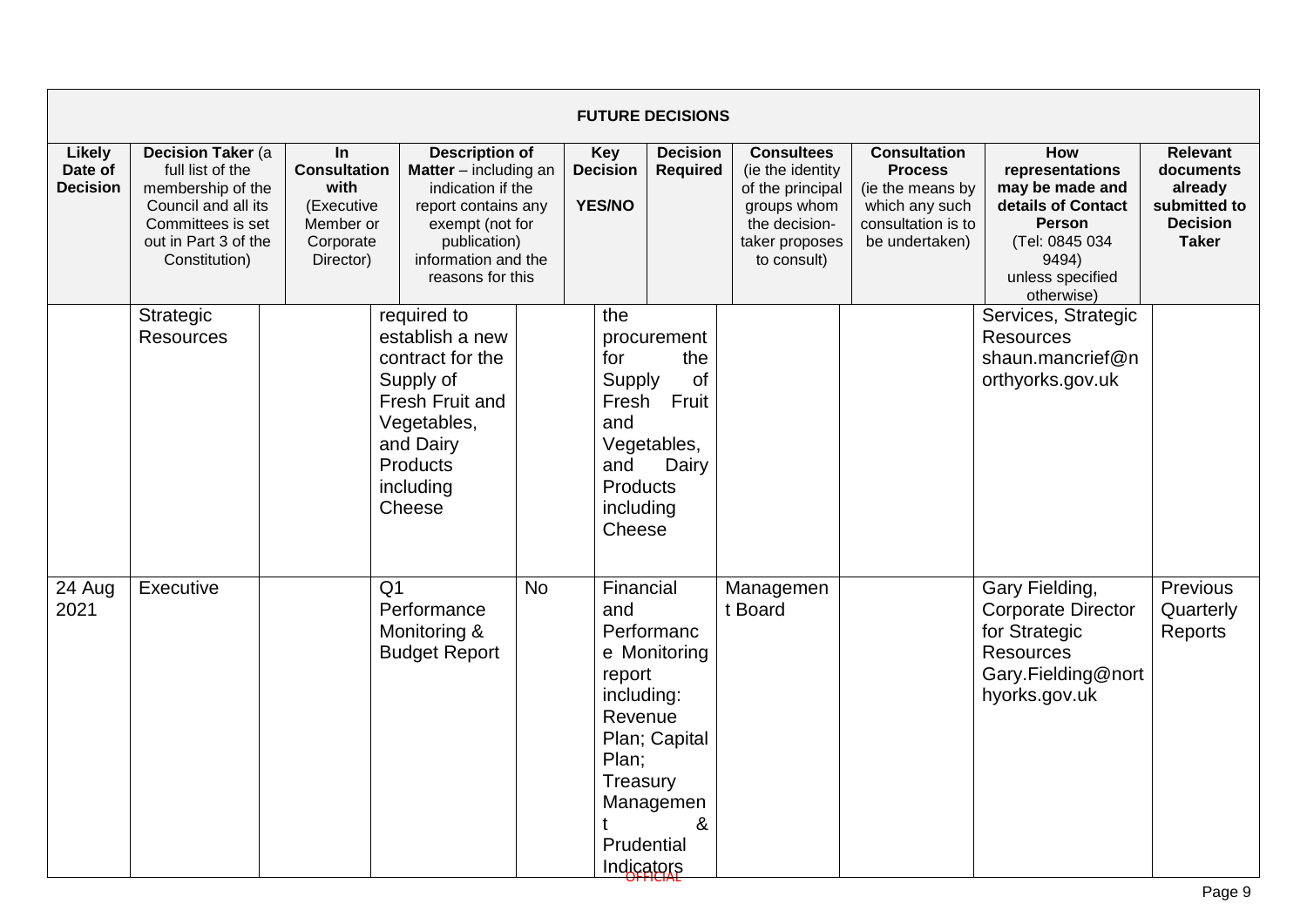|                                      |                                                                                                                                                         |                                                                                               |                                                                                                                                                                                   |     |                                                                                                              | <b>FUTURE DECISIONS</b>                                                   |                                                                                                                                 |                                                                                                                     |                                                                                                                                                      |                                                                                            |
|--------------------------------------|---------------------------------------------------------------------------------------------------------------------------------------------------------|-----------------------------------------------------------------------------------------------|-----------------------------------------------------------------------------------------------------------------------------------------------------------------------------------|-----|--------------------------------------------------------------------------------------------------------------|---------------------------------------------------------------------------|---------------------------------------------------------------------------------------------------------------------------------|---------------------------------------------------------------------------------------------------------------------|------------------------------------------------------------------------------------------------------------------------------------------------------|--------------------------------------------------------------------------------------------|
| Likely<br>Date of<br><b>Decision</b> | <b>Decision Taker (a)</b><br>full list of the<br>membership of the<br>Council and all its<br>Committees is set<br>out in Part 3 of the<br>Constitution) | <b>In</b><br><b>Consultation</b><br>with<br>(Executive<br>Member or<br>Corporate<br>Director) | <b>Description of</b><br><b>Matter</b> $-$ including an<br>indication if the<br>report contains any<br>exempt (not for<br>publication)<br>information and the<br>reasons for this |     | <b>Key</b><br><b>Decision</b><br><b>YES/NO</b>                                                               | <b>Decision</b><br><b>Required</b>                                        | <b>Consultees</b><br>(ie the identity<br>of the principal<br>groups whom<br>the decision-<br>taker proposes<br>to consult)      | <b>Consultation</b><br><b>Process</b><br>(ie the means by<br>which any such<br>consultation is to<br>be undertaken) | <b>How</b><br>representations<br>may be made and<br>details of Contact<br><b>Person</b><br>(Tel: 0845 034<br>9494)<br>unless specified<br>otherwise) | <b>Relevant</b><br>documents<br>already<br>submitted to<br><b>Decision</b><br><b>Taker</b> |
| 31 Aug<br>2021                       | Executive                                                                                                                                               |                                                                                               | Redeployment<br>of land to the<br>north and<br>south of<br>Crosshills<br>Lane, Selby                                                                                              | Yes | To<br>the<br>proposed<br>nt<br>property                                                                      | approve<br>redeployme<br>of the                                           | Executive<br>members<br>and<br>Managemen<br>t Board at<br>the informal<br>Executive<br>meeting<br>held on 8<br><b>June 2021</b> |                                                                                                                     | Philip Cowan, Non-<br>Operational<br>Property Manager,<br><b>NYCC Property</b><br>Services<br>Philip.Cowan@nort<br>hyorks.gov.uk                     |                                                                                            |
| 31 Aug<br>2021                       | Executive                                                                                                                                               |                                                                                               | <b>Elective Home</b><br>Education<br>Policy<br>Statement                                                                                                                          | Yes | To<br>Elective<br>Home<br>Education<br>policy<br>in line<br>the<br>Elective<br>Home<br>Education<br>pathway. | update<br>and approve<br>the existing<br>and<br>procedures<br>with<br>new | <b>Not</b><br>applicable                                                                                                        | <b>Not</b><br>applicable                                                                                            | Marion Sadler,<br><b>Business Support</b><br>Manager/Leadershi<br>p Support (CYPS)<br>sarah.fawcett@nort<br>hyorks.gov.uk                            |                                                                                            |
| 31 Aug                               | Executive                                                                                                                                               |                                                                                               | <b>Healthy Child</b>                                                                                                                                                              | Yes |                                                                                                              | To <sub>ord</sub> equest                                                  | <b>North</b>                                                                                                                    | Published via                                                                                                       | Victoria Ononeze,                                                                                                                                    |                                                                                            |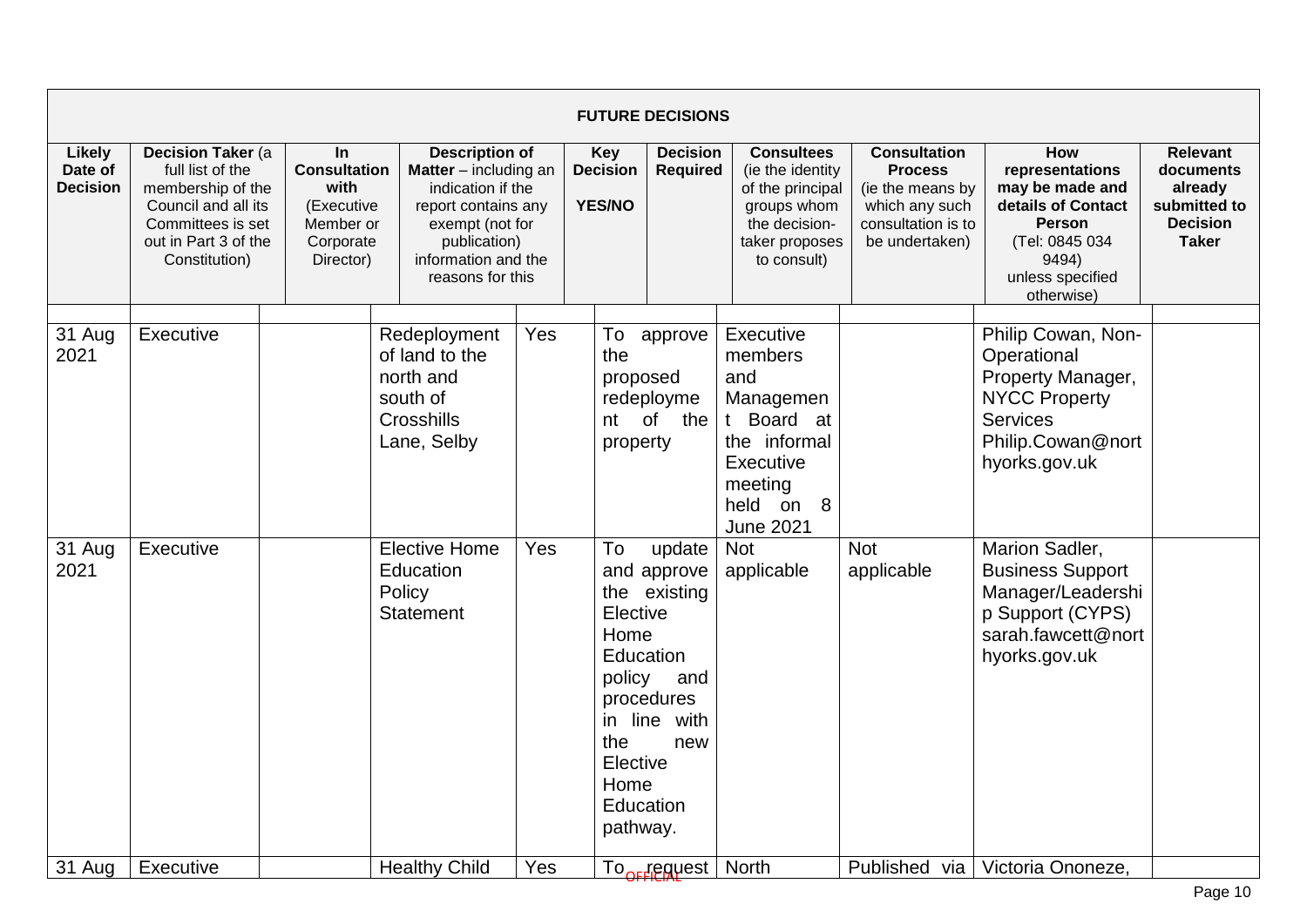|                                             |                                                                                                                                                 |                                                                                               |                                                                           |                                                                                                                                                                                                            |                                                                                                                                                      | <b>FUTURE DECISIONS</b>                                                                                                            |                                                                                                                             |                                                                                                                     |                                                                                                                                                                                        |                                                                                            |
|---------------------------------------------|-------------------------------------------------------------------------------------------------------------------------------------------------|-----------------------------------------------------------------------------------------------|---------------------------------------------------------------------------|------------------------------------------------------------------------------------------------------------------------------------------------------------------------------------------------------------|------------------------------------------------------------------------------------------------------------------------------------------------------|------------------------------------------------------------------------------------------------------------------------------------|-----------------------------------------------------------------------------------------------------------------------------|---------------------------------------------------------------------------------------------------------------------|----------------------------------------------------------------------------------------------------------------------------------------------------------------------------------------|--------------------------------------------------------------------------------------------|
| <b>Likely</b><br>Date of<br><b>Decision</b> | Decision Taker (a<br>full list of the<br>membership of the<br>Council and all its<br>Committees is set<br>out in Part 3 of the<br>Constitution) | <b>In</b><br><b>Consultation</b><br>with<br>(Executive<br>Member or<br>Corporate<br>Director) | publication)                                                              | <b>Description of</b><br><b>Key</b><br><b>Decision</b><br>Matter - including an<br>indication if the<br><b>YES/NO</b><br>report contains any<br>exempt (not for<br>information and the<br>reasons for this |                                                                                                                                                      | <b>Decision</b><br><b>Required</b>                                                                                                 | <b>Consultees</b><br>(ie the identity)<br>of the principal<br>groups whom<br>the decision-<br>taker proposes<br>to consult) | <b>Consultation</b><br><b>Process</b><br>(ie the means by<br>which any such<br>consultation is to<br>be undertaken) | How<br>representations<br>may be made and<br>details of Contact<br><b>Person</b><br>(Tel: 0845 034<br>9494)<br>unless specified<br>otherwise)                                          | <b>Relevant</b><br>documents<br>already<br>submitted to<br><b>Decision</b><br><b>Taker</b> |
| 2021                                        |                                                                                                                                                 |                                                                                               | Programme -<br>Emotional<br>Health and<br>Wellbeing                       |                                                                                                                                                                                                            | approval<br>the<br>Emotional<br>Wellbeing<br>75<br>decision<br>consult<br>the<br>and<br>the<br>Section<br>with<br>Yorkshire<br>Clinical<br>ing Group | of<br>Health and<br>draft section<br>and<br>a<br>to<br><b>on</b><br>content<br>use of<br>draft<br>75<br><b>North</b><br>Commission | Yorkshire<br>Clinical<br>Commission<br>ing Group                                                                            | Council's<br>the<br>website                                                                                         | <b>Public Health</b><br>Consultant,<br>Michael Rudd,<br>Head of Housing<br>Marketing<br>Development<br>(Commissioning),<br><b>Health and Adult</b><br><b>Services</b><br>01609 535347, |                                                                                            |
| 31 Aug<br>2021                              | Executive                                                                                                                                       |                                                                                               | Development<br>of Adult Social<br><b>Care Provider</b><br><b>Services</b> | Yes                                                                                                                                                                                                        | To<br>the<br>proposed<br>of<br>social<br>provider                                                                                                    | inform<br>Executive of<br>developmen<br>adult<br>care                                                                              | Local<br>Stakeholder<br>${\sf S}$                                                                                           | Meetings and<br>communicatio<br>ns                                                                                  | Michael Rudd,<br>Head of Housing<br>Marketing<br>Development<br>(Commissioning),<br><b>Health and Adult</b><br><b>Services</b><br>01609 535347                                         |                                                                                            |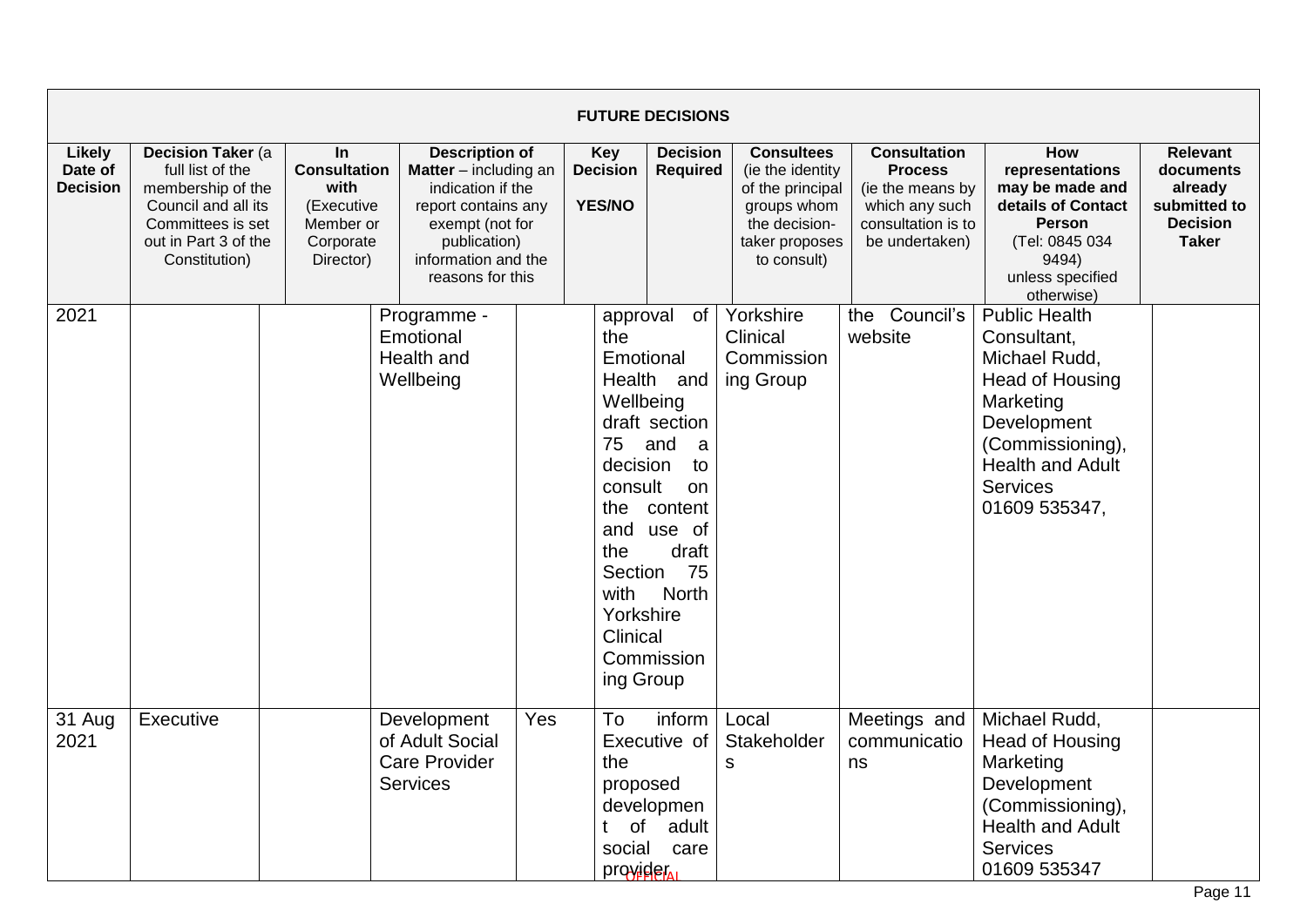|                                             |                                                                                                                                                 |                                                                                               |                                                                                                                                                                          |     |                                                                                                               | <b>FUTURE DECISIONS</b>                                                                                                                               |                                                                                                                            |   |                                                                                                                     |                                                                                                                                        |                                                                                            |
|---------------------------------------------|-------------------------------------------------------------------------------------------------------------------------------------------------|-----------------------------------------------------------------------------------------------|--------------------------------------------------------------------------------------------------------------------------------------------------------------------------|-----|---------------------------------------------------------------------------------------------------------------|-------------------------------------------------------------------------------------------------------------------------------------------------------|----------------------------------------------------------------------------------------------------------------------------|---|---------------------------------------------------------------------------------------------------------------------|----------------------------------------------------------------------------------------------------------------------------------------|--------------------------------------------------------------------------------------------|
| <b>Likely</b><br>Date of<br><b>Decision</b> | Decision Taker (a<br>full list of the<br>membership of the<br>Council and all its<br>Committees is set<br>out in Part 3 of the<br>Constitution) | <b>In</b><br><b>Consultation</b><br>with<br>(Executive<br>Member or<br>Corporate<br>Director) | <b>Description of</b><br>Matter - including an<br>indication if the<br>report contains any<br>exempt (not for<br>publication)<br>information and the<br>reasons for this |     | <b>Key</b><br><b>Decision</b><br><b>YES/NO</b>                                                                | <b>Decision</b><br><b>Required</b>                                                                                                                    | <b>Consultees</b><br>(ie the identity<br>of the principal<br>groups whom<br>the decision-<br>taker proposes<br>to consult) |   | <b>Consultation</b><br><b>Process</b><br>(ie the means by<br>which any such<br>consultation is to<br>be undertaken) | How<br>representations<br>may be made and<br>details of Contact<br>Person<br>(Tel: 0845 034<br>9494)<br>unless specified<br>otherwise) | <b>Relevant</b><br>documents<br>already<br>submitted to<br><b>Decision</b><br><b>Taker</b> |
|                                             |                                                                                                                                                 |                                                                                               |                                                                                                                                                                          |     | services.                                                                                                     |                                                                                                                                                       |                                                                                                                            |   |                                                                                                                     |                                                                                                                                        |                                                                                            |
| 31 Aug<br>2021                              | Executive                                                                                                                                       |                                                                                               | Community<br><b>Renewal Fund</b><br>- Notice of<br>decision by<br><b>MHCLG</b>                                                                                           | Yes | To<br><b>of</b><br>from<br>Ministry<br>Housing,<br>(MHCLG)<br>with<br>party<br>recipients<br>to<br>identified | agree<br>acceptance<br>funding<br>of<br>Communitie<br>s and Local<br>Government<br>and to enter<br>into funding<br>agreements<br>third<br>grant<br>be | Legal<br>Financial<br>services                                                                                             | & | Internal<br>consultation<br>with<br>appropriate<br>officers                                                         | Mak Kibblewhite,<br><b>Seniotr Policy</b><br>Officer, Economic<br>Growth<br>mark.kibblewhite@<br>northyorks.gov.uk                     | Communit<br>y Renewal<br>Fund -<br>Notice of<br>decision<br>by<br><b>MHCLG</b>             |
| 1 Sep<br>2021                               | Assistant<br><b>Director</b><br>Strategic<br><b>Resources</b>                                                                                   |                                                                                               | Contract<br><b>Extensions or</b><br>new<br>Framework<br>Contracts for                                                                                                    | Yes | To<br>the<br><b>Facilities</b>                                                                                | extend<br>Hard<br>Managemen<br>Services                                                                                                               | Relevant<br><b>Officers</b><br>internal                                                                                    |   | $N/A$ .                                                                                                             | <b>Howard Emmett</b><br>howard.emmett@n<br>orthyorks.gov.uk                                                                            |                                                                                            |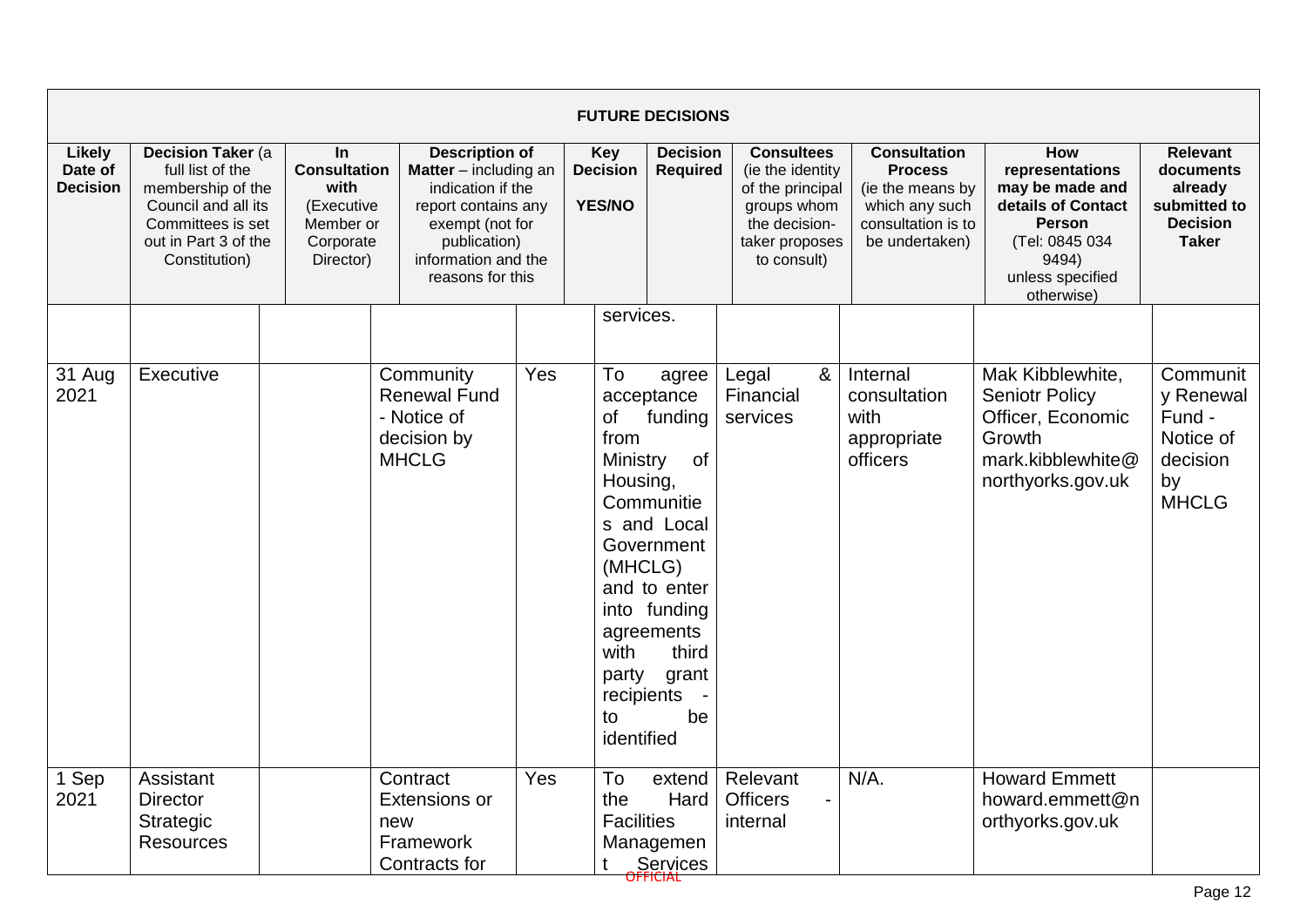|                                             |                                                                                                                                                 |                                                                                                                              |                                                                                                                                                                          |     |                                                                               | <b>FUTURE DECISIONS</b>                                                                                    |                                                                                                                            |                                                                                                                                                                          |                                                                                                                                                                                     |                                                                                            |
|---------------------------------------------|-------------------------------------------------------------------------------------------------------------------------------------------------|------------------------------------------------------------------------------------------------------------------------------|--------------------------------------------------------------------------------------------------------------------------------------------------------------------------|-----|-------------------------------------------------------------------------------|------------------------------------------------------------------------------------------------------------|----------------------------------------------------------------------------------------------------------------------------|--------------------------------------------------------------------------------------------------------------------------------------------------------------------------|-------------------------------------------------------------------------------------------------------------------------------------------------------------------------------------|--------------------------------------------------------------------------------------------|
| <b>Likely</b><br>Date of<br><b>Decision</b> | Decision Taker (a<br>full list of the<br>membership of the<br>Council and all its<br>Committees is set<br>out in Part 3 of the<br>Constitution) | <b>In</b><br><b>Consultation</b><br>with<br>(Executive<br>Member or<br>Corporate<br>Director)                                | <b>Description of</b><br>Matter - including an<br>indication if the<br>report contains any<br>exempt (not for<br>publication)<br>information and the<br>reasons for this |     | Key<br><b>Decision</b><br><b>YES/NO</b>                                       | <b>Decision</b><br><b>Required</b>                                                                         | <b>Consultees</b><br>(ie the identity<br>of the principal<br>groups whom<br>the decision-<br>taker proposes<br>to consult) | <b>Consultation</b><br><b>Process</b><br>(ie the means by<br>which any such<br>consultation is to<br>be undertaken)                                                      | How<br>representations<br>may be made and<br>details of Contact<br><b>Person</b><br>(Tel: 0845 034<br>9494)<br>unless specified<br>otherwise)                                       | <b>Relevant</b><br>documents<br>already<br>submitted to<br><b>Decision</b><br><b>Taker</b> |
|                                             |                                                                                                                                                 |                                                                                                                              | the provision of<br><b>Property Hard</b><br><b>Facilities</b><br>Management<br><b>Services</b>                                                                           |     | per<br>option<br>extend<br>clauses<br>within<br>establish<br>new<br>Contracts | Contracts as<br>the<br>to<br>the<br>Contracts or<br>undertake a<br>procurement<br>exercise to<br>Framework |                                                                                                                            |                                                                                                                                                                          |                                                                                                                                                                                     |                                                                                            |
| 10 Sep<br>2021                              | Corporate<br>Director of<br>Health and<br>Adult<br><b>Services</b>                                                                              | Executive<br>Member<br>for Adult<br>Social<br>Care &<br>Health<br>Integration,<br>incl Health<br>&<br>Wellbeing<br>Board and | Procurement of<br>an intermediate<br>pilot for short<br>term care beds                                                                                                   | Yes | To<br>the<br>of<br>Pilot,<br>intended<br>launch<br>October<br>2021.           | approve<br>procurement<br>an<br>Intermediate<br>to<br>in<br>OFFICIAL                                       | N/A                                                                                                                        | <b>No</b><br>formal<br>consultation<br>will<br>be<br>undertaken,<br>but<br>an<br>engagement<br>process<br>will<br>be carried out<br>via a survey<br>and meetings<br>with | Abigail Barron,<br>Head of<br>Countywisde<br>Commissioning,<br><b>Health and Adult</b><br>Services, Craig<br>Rowbotham,<br>Service<br>Development<br>Project Manager,<br><b>HAS</b> |                                                                                            |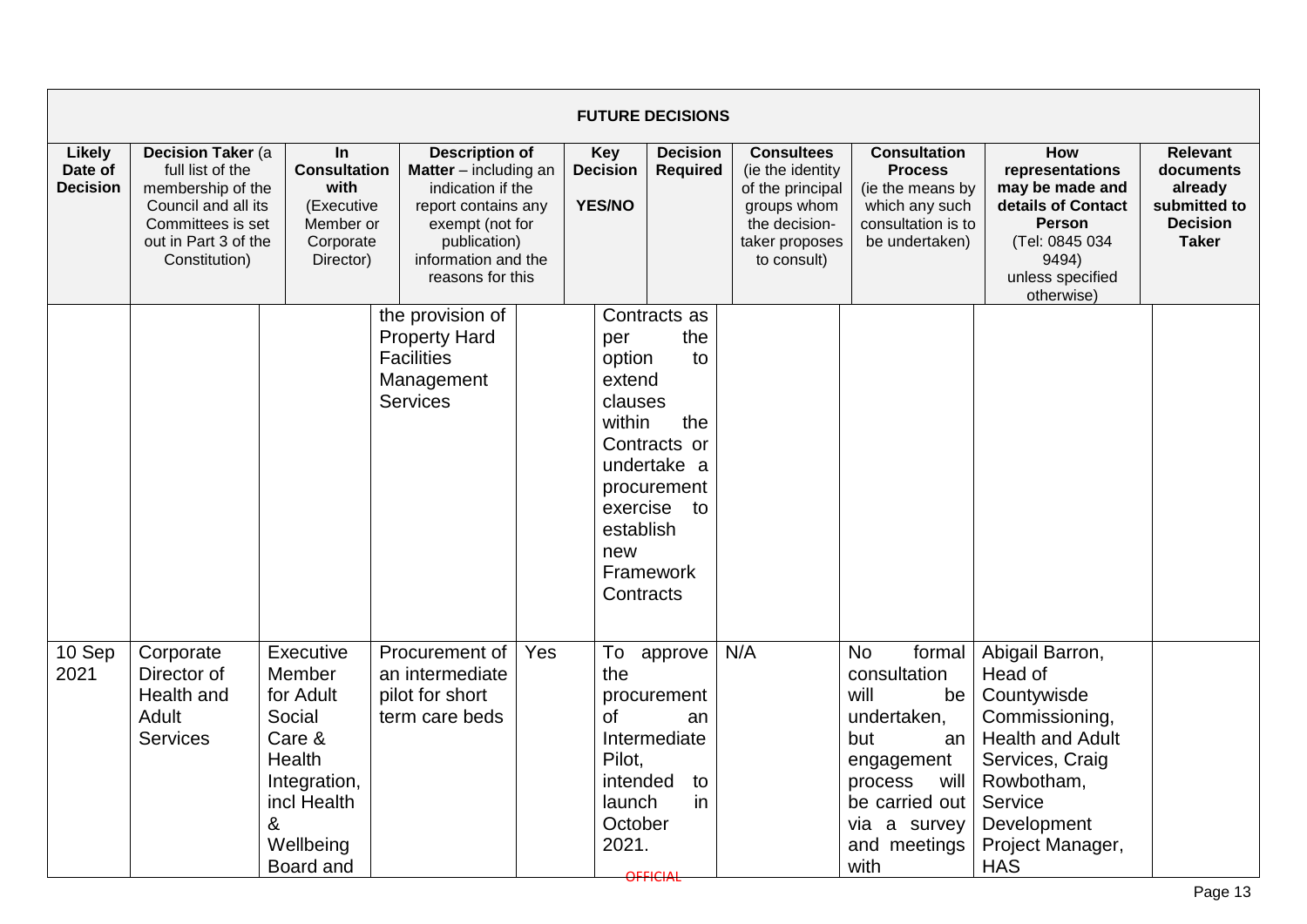|                                             |                                                                                                                                                 |                                                                                                                                                                              |                                                                                                                                                                          |                                         |                                            | <b>FUTURE DECISIONS</b>                                                      |                                                                                                                            |                                                                                                                     |                                                                                                                                               |                                                                                                                                      |
|---------------------------------------------|-------------------------------------------------------------------------------------------------------------------------------------------------|------------------------------------------------------------------------------------------------------------------------------------------------------------------------------|--------------------------------------------------------------------------------------------------------------------------------------------------------------------------|-----------------------------------------|--------------------------------------------|------------------------------------------------------------------------------|----------------------------------------------------------------------------------------------------------------------------|---------------------------------------------------------------------------------------------------------------------|-----------------------------------------------------------------------------------------------------------------------------------------------|--------------------------------------------------------------------------------------------------------------------------------------|
| <b>Likely</b><br>Date of<br><b>Decision</b> | Decision Taker (a<br>full list of the<br>membership of the<br>Council and all its<br>Committees is set<br>out in Part 3 of the<br>Constitution) | In<br><b>Consultation</b><br>with<br>(Executive<br>Member or<br>Corporate<br>Director)                                                                                       | <b>Description of</b><br>Matter - including an<br>indication if the<br>report contains any<br>exempt (not for<br>publication)<br>information and the<br>reasons for this | Key<br><b>Decision</b><br><b>YES/NO</b> |                                            | <b>Decision</b><br><b>Required</b>                                           | <b>Consultees</b><br>(ie the identity<br>of the principal<br>groups whom<br>the decision-<br>taker proposes<br>to consult) | <b>Consultation</b><br><b>Process</b><br>(ie the means by<br>which any such<br>consultation is to<br>be undertaken) | How<br>representations<br>may be made and<br>details of Contact<br><b>Person</b><br>(Tel: 0845 034<br>9494)<br>unless specified<br>otherwise) | <b>Relevant</b><br>documents<br>already<br>submitted to<br><b>Decision</b><br><b>Taker</b>                                           |
|                                             |                                                                                                                                                 | Extra Care,<br>Executive<br>Member<br>for Public<br>Health,<br>Prevention<br>and<br>Supported<br>Housing,<br>including<br>Sustainabil<br>ity and<br>Transform<br>ation Plans |                                                                                                                                                                          |                                         |                                            |                                                                              |                                                                                                                            | interested<br>parties                                                                                               | 01609 532406 /<br>07966262891,                                                                                                                |                                                                                                                                      |
| 13 Sep<br>2021                              | Corporate<br>Director of<br>Children and<br>Young<br>People's<br><b>Services</b>                                                                | Executive<br>Member<br>for<br>Education<br>and Skills,<br>including<br>early<br>years,<br>schools,<br>apprentice<br>ships, FE<br>colleges &                                  | The expansion<br>of Barlby<br>School<br>requires a<br>variation to the<br><b>PFI Contract</b><br>dated 30<br>March 2001<br>between NYCC<br>and the school<br>provider    | Yes                                     | the<br>contract<br><b>Barlby</b><br>School | Approve the<br>terms of the<br>variation to<br>PFI<br>for<br><b>OFFICIAL</b> | Assistant<br>Chief<br>Executive<br>Legal<br>and<br>Democratic<br><b>Services</b>                                           | Meetings and<br>discussions                                                                                         | Andrew Dixon,<br><b>Strategic Planning</b><br>Manager,<br><b>Education &amp; Skills</b><br>andrew.dixon@nort<br>hyorks.gov.uk                 | The<br>expansion<br>of Barlby<br>School<br>requires a<br>variation<br>to the PFI<br>Contract<br>dated 30<br>March<br>2001<br>between |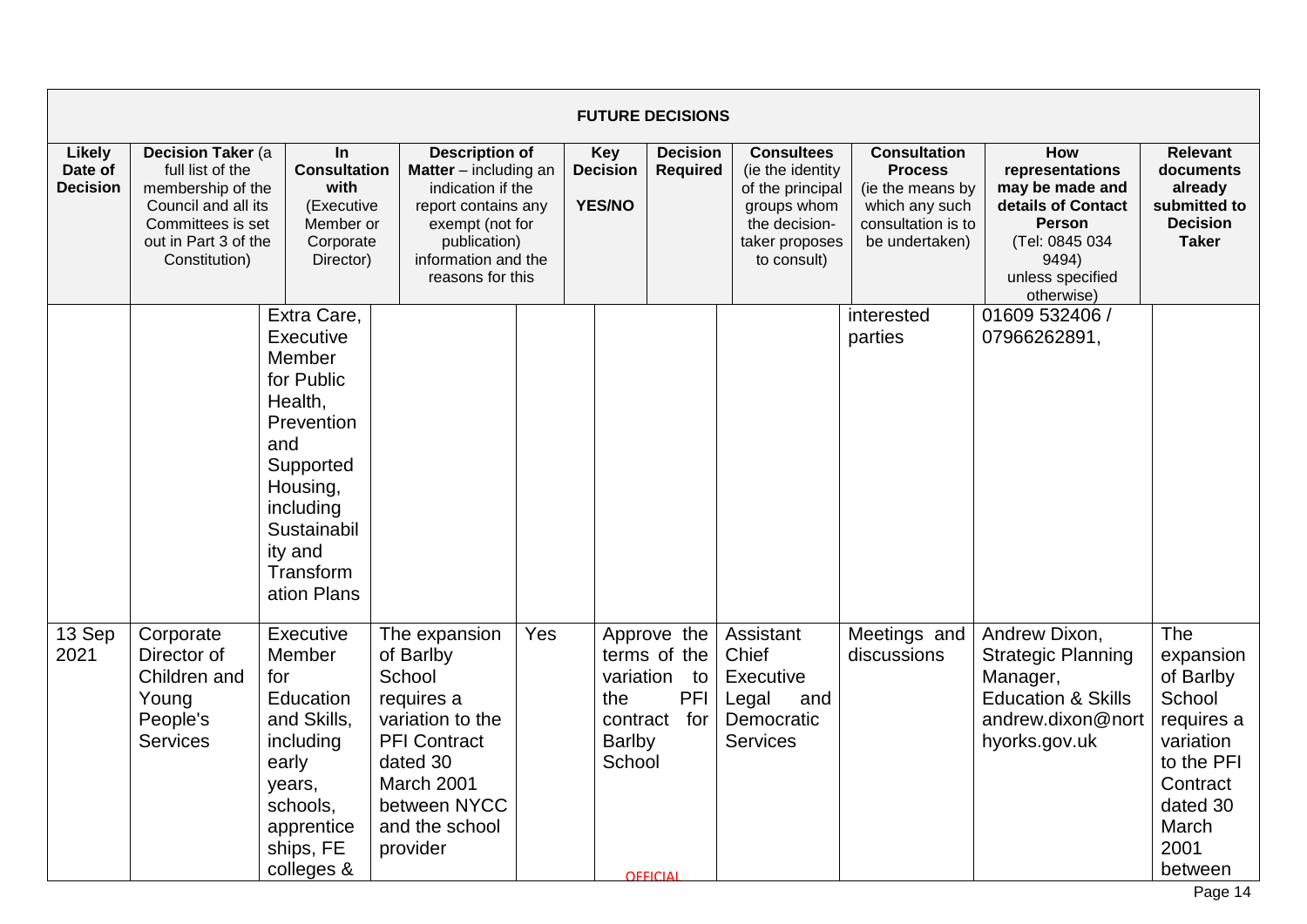|                                             |                                                                                                                                                 |                                                                                        |                                                                                                     |                                                                                                                                                                                   |  | <b>FUTURE DECISIONS</b>                                                                                                                                                                                   |                                                                                                                            |                                                                                                                                                                                                                                                                       |                                                                                                                                               |                                                                                            |
|---------------------------------------------|-------------------------------------------------------------------------------------------------------------------------------------------------|----------------------------------------------------------------------------------------|-----------------------------------------------------------------------------------------------------|-----------------------------------------------------------------------------------------------------------------------------------------------------------------------------------|--|-----------------------------------------------------------------------------------------------------------------------------------------------------------------------------------------------------------|----------------------------------------------------------------------------------------------------------------------------|-----------------------------------------------------------------------------------------------------------------------------------------------------------------------------------------------------------------------------------------------------------------------|-----------------------------------------------------------------------------------------------------------------------------------------------|--------------------------------------------------------------------------------------------|
| <b>Likely</b><br>Date of<br><b>Decision</b> | Decision Taker (a<br>full list of the<br>membership of the<br>Council and all its<br>Committees is set<br>out in Part 3 of the<br>Constitution) | In<br><b>Consultation</b><br>with<br>(Executive<br>Member or<br>Corporate<br>Director) |                                                                                                     | <b>Description of</b><br><b>Matter</b> $-$ including an<br>indication if the<br>report contains any<br>exempt (not for<br>publication)<br>information and the<br>reasons for this |  | <b>Decision</b><br><b>Key</b><br><b>Decision</b><br><b>Required</b><br><b>YES/NO</b>                                                                                                                      | <b>Consultees</b><br>(ie the identity<br>of the principal<br>groups whom<br>the decision-<br>taker proposes<br>to consult) | <b>Consultation</b><br><b>Process</b><br>(ie the means by<br>which any such<br>consultation is to<br>be undertaken)                                                                                                                                                   | How<br>representations<br>may be made and<br>details of Contact<br><b>Person</b><br>(Tel: 0845 034<br>9494)<br>unless specified<br>otherwise) | <b>Relevant</b><br>documents<br>already<br>submitted to<br><b>Decision</b><br><b>Taker</b> |
|                                             |                                                                                                                                                 | UTC`s,<br>and<br>engageme<br>nt with the<br>skills<br>agenda of<br>the LEP             |                                                                                                     |                                                                                                                                                                                   |  |                                                                                                                                                                                                           |                                                                                                                            |                                                                                                                                                                                                                                                                       |                                                                                                                                               | NYCC and<br>the school<br>provider                                                         |
| 21 Sep<br>2021                              | Executive                                                                                                                                       |                                                                                        | Lowering the<br>age range of<br><b>Barrowcliff</b><br>Community<br><b>Primary School</b><br>to 2-11 | Yes                                                                                                                                                                               |  | To<br>seek<br>approval to<br>publish<br>statutory<br>notices<br>to<br>lower<br>the<br>school<br>age<br><b>of</b><br>range<br><b>Barrowcliff</b><br>Community<br>Primary<br>School from<br>January<br>2022 | School<br>community,<br>wider<br>community,<br>other<br>schools,<br>Early Years<br>providers.                              | In May 2021<br>the Governing<br>Body<br>of<br><b>Barrowcliff</b><br>CP<br>School<br>consulted the<br>local<br>community on<br>their<br>proposal.<br>lf<br>approved<br>statutory<br>notices would<br>be published<br>between 7th<br>September<br>and<br>5th<br>October | Matt George,<br><b>Strategic Planning</b><br>Officer, CYPS<br>matt.george@north<br>yorks.gov.uk                                               |                                                                                            |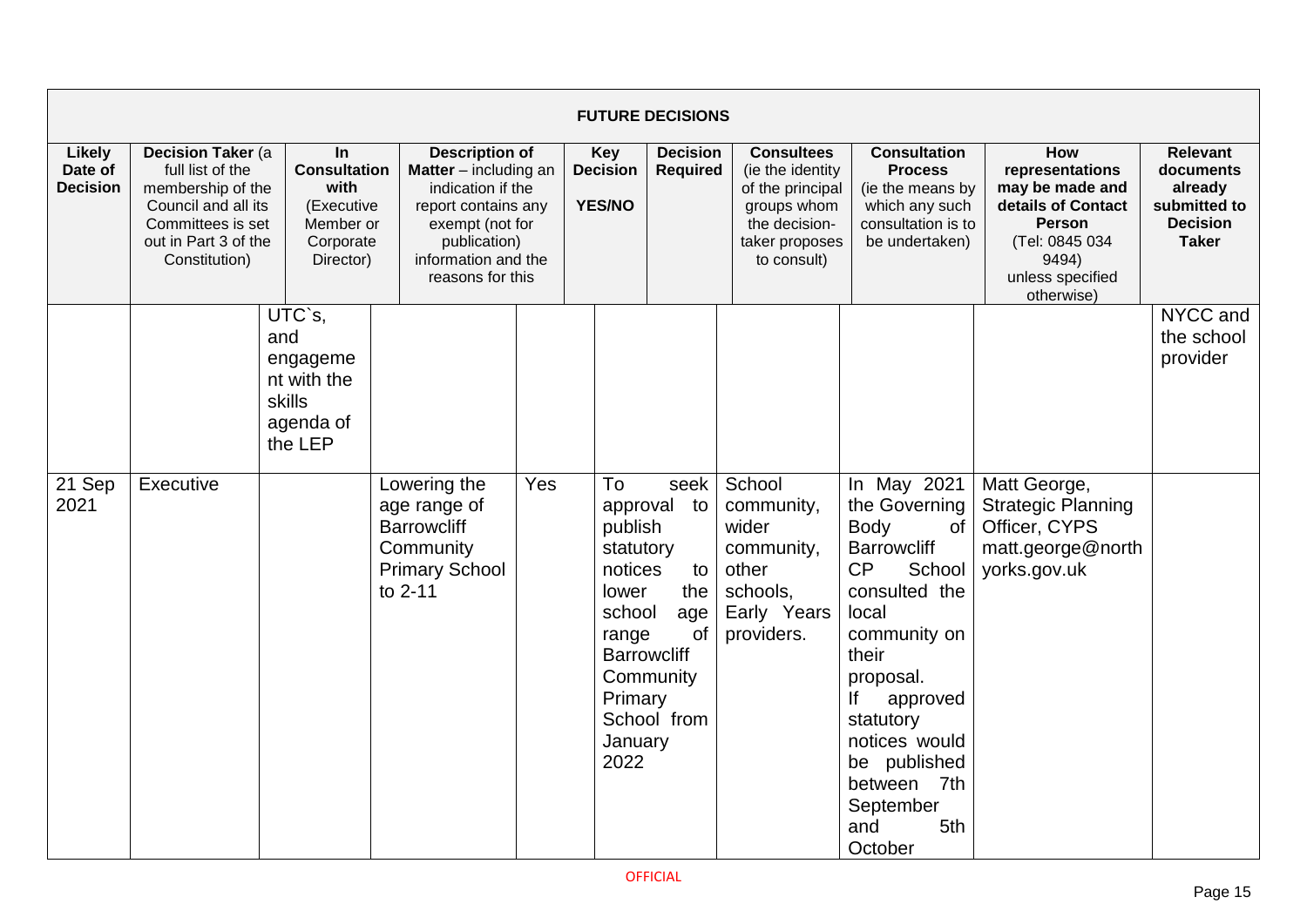|                                             |                                                                                                                                                 |                                                                                             |                                                                                                                                                                                                  |                                                                                                                                                                                                              |                                  | <b>FUTURE DECISIONS</b>                                                                                                 |                                                                                                                                                                                                             |                                                                                                                                                                                                                                |                                                                                                                                                               |                                                                                            |
|---------------------------------------------|-------------------------------------------------------------------------------------------------------------------------------------------------|---------------------------------------------------------------------------------------------|--------------------------------------------------------------------------------------------------------------------------------------------------------------------------------------------------|--------------------------------------------------------------------------------------------------------------------------------------------------------------------------------------------------------------|----------------------------------|-------------------------------------------------------------------------------------------------------------------------|-------------------------------------------------------------------------------------------------------------------------------------------------------------------------------------------------------------|--------------------------------------------------------------------------------------------------------------------------------------------------------------------------------------------------------------------------------|---------------------------------------------------------------------------------------------------------------------------------------------------------------|--------------------------------------------------------------------------------------------|
| <b>Likely</b><br>Date of<br><b>Decision</b> | Decision Taker (a<br>full list of the<br>membership of the<br>Council and all its<br>Committees is set<br>out in Part 3 of the<br>Constitution) | In<br><b>Consultation</b><br>with<br>(Executive<br>Member or<br>Corporate<br>Director)      |                                                                                                                                                                                                  | <b>Description of</b><br>Matter - including an<br><b>Decision</b><br>indication if the<br><b>YES/NO</b><br>report contains any<br>exempt (not for<br>publication)<br>information and the<br>reasons for this |                                  | <b>Decision</b><br><b>Required</b>                                                                                      | <b>Consultees</b><br>(ie the identity<br>of the principal<br>groups whom<br>the decision-<br>taker proposes<br>to consult)                                                                                  | <b>Consultation</b><br><b>Process</b><br>(ie the means by<br>which any such<br>consultation is to<br>be undertaken)                                                                                                            | How<br>representations<br>may be made and<br>details of Contact<br><b>Person</b><br>(Tel: 0845 034<br>9494)<br>unless specified<br>otherwise)                 | <b>Relevant</b><br>documents<br>already<br>submitted to<br><b>Decision</b><br><b>Taker</b> |
| 21 Sep<br>2021                              | Executive                                                                                                                                       |                                                                                             | York and North<br><b>Yorkshire Road</b><br>Safety<br>Partnership<br>Strategy 2021-<br>26                                                                                                         | Yes                                                                                                                                                                                                          | <b>Seek</b><br>adopt<br>strategy | approval<br>to<br>the                                                                                                   | Executive<br><b>Members</b><br>and<br>Managemen<br>Board at<br>the informal<br>Executive<br>meeting<br>held on 22<br><b>June 2021</b>                                                                       | 2021.<br>N/a                                                                                                                                                                                                                   | <b>Fiona Ancell</b><br>fiona.ancell@north<br>yorks.gov.uk                                                                                                     |                                                                                            |
| 24 Sep<br>2021                              | Corporate<br>Director of<br><b>Business and</b><br>Environment<br>al Services                                                                   | Executive<br>Member<br>for Access,<br>Executive<br>Member<br>for Open to<br><b>Business</b> | Consideration<br>of whether to<br>end, amend,<br>continue or<br>make<br>permanent the<br>experimental<br>traffic<br>restrictions for<br><b>Whitby Swing</b><br>Bridge and<br>adjacent<br>streets | Yes                                                                                                                                                                                                          | the<br>or                        | Whether or<br>not to make<br>experimenta<br>trial<br>permanent,<br>to change it<br>to<br>abandon it.<br><b>OFFICIAL</b> | 3<br>Area<br><b>NYCC</b><br>Members.<br>Scarboroug<br>Borough<br>h.<br>Council.<br>Statutory<br>consultees,<br>as consulted<br>as a TRO.<br>Residents,<br>traders and<br>visitors<br>to<br>Whitby.<br>Major | The Statutory<br>consultation<br>process<br>for<br>an<br>experimental<br>Traffic<br>Regulation<br>Order will be<br>followed, plus<br>other<br>any<br>legal<br>processes<br>required<br>(eg<br>legal process<br>implement<br>to | Helen Watson,<br>Improvement<br>Manager,<br>Highways and<br>Transportation<br>area3.whitby@nort<br>hyorks.gov.uk /<br><b>Highways Area</b><br>office, Whitby. |                                                                                            |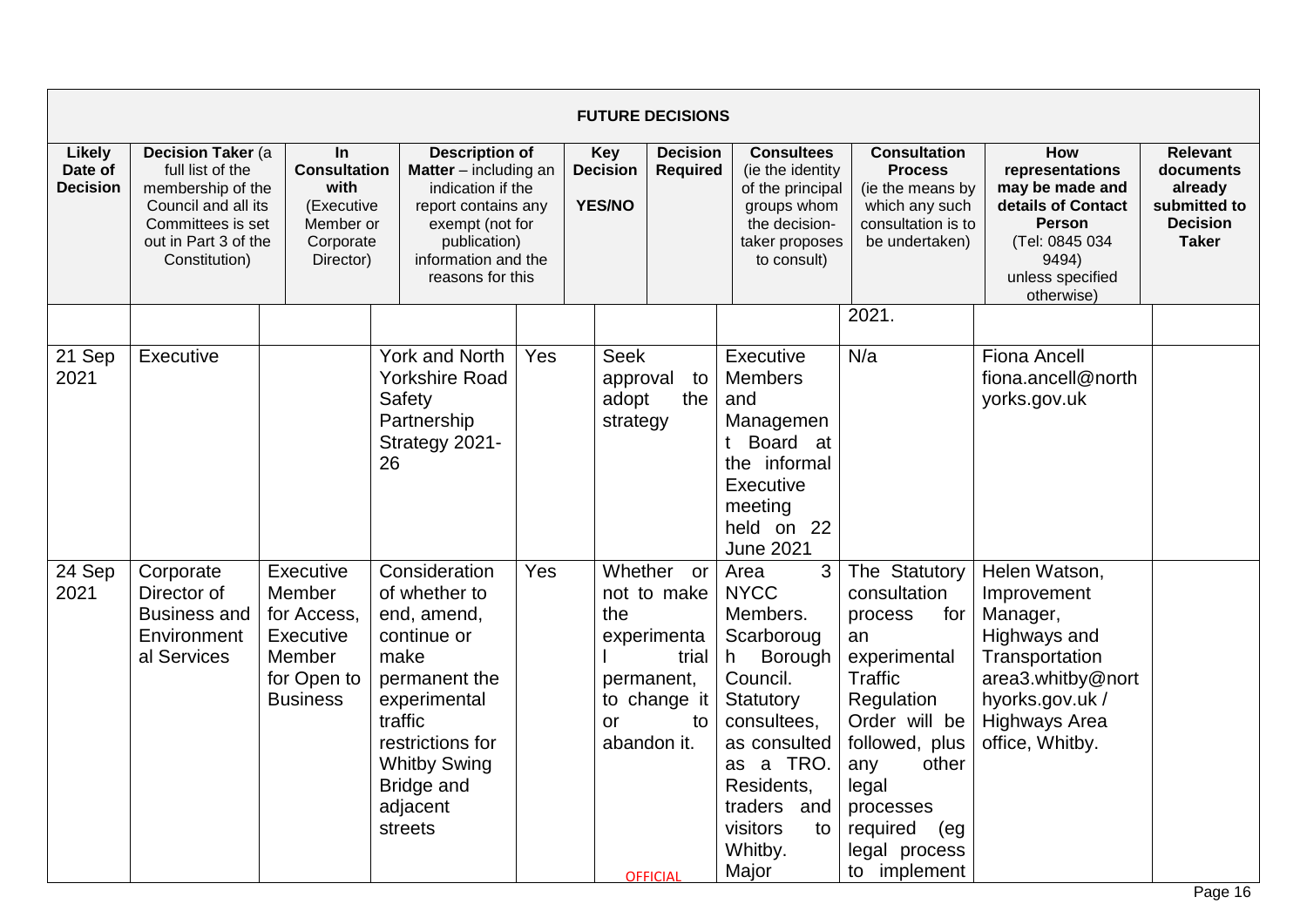|                                             |                                                                                                                                                         |                                                                                                    |                                                                          |                                                                                                                                                                          |                       | <b>FUTURE DECISIONS</b>                                                            |                                                                                                                                            |                                                                                                                                                                                                                                      |                                                                                                                                                      |                                                                                            |
|---------------------------------------------|---------------------------------------------------------------------------------------------------------------------------------------------------------|----------------------------------------------------------------------------------------------------|--------------------------------------------------------------------------|--------------------------------------------------------------------------------------------------------------------------------------------------------------------------|-----------------------|------------------------------------------------------------------------------------|--------------------------------------------------------------------------------------------------------------------------------------------|--------------------------------------------------------------------------------------------------------------------------------------------------------------------------------------------------------------------------------------|------------------------------------------------------------------------------------------------------------------------------------------------------|--------------------------------------------------------------------------------------------|
| <b>Likely</b><br>Date of<br><b>Decision</b> | <b>Decision Taker (a)</b><br>full list of the<br>membership of the<br>Council and all its<br>Committees is set<br>out in Part 3 of the<br>Constitution) | <b>In</b><br><b>Consultation</b><br>with<br>(Executive<br>Member or<br>Corporate<br>Director)      |                                                                          | <b>Description of</b><br>Matter - including an<br>indication if the<br>report contains any<br>exempt (not for<br>publication)<br>information and the<br>reasons for this |                       | <b>Decision</b><br><b>Required</b>                                                 | <b>Consultees</b><br>(ie the identity<br>of the principal<br>groups whom<br>the decision-<br>taker proposes<br>to consult)                 | <b>Consultation</b><br><b>Process</b><br>(ie the means by<br>which any such<br>consultation is to<br>be undertaken)                                                                                                                  | <b>How</b><br>representations<br>may be made and<br>details of Contact<br><b>Person</b><br>(Tel: 0845 034<br>9494)<br>unless specified<br>otherwise) | <b>Relevant</b><br>documents<br>already<br>submitted to<br><b>Decision</b><br><b>Taker</b> |
| 8 Oct<br>2021                               | Corporate<br>Director of<br>Health and<br>Adult<br><b>Services</b>                                                                                      | Executive<br>Member<br>for Adult<br>Social<br>Care &<br>Health<br>Integration,<br>incl Health<br>& | Re-<br>procurement or<br>in-sourcing of<br><b>Shared Lives</b><br>Scheme | Yes                                                                                                                                                                      | To<br>Lives<br>Scheme | seek<br>approval to<br>re-procure<br>or in-source<br>the Shared<br><b>OFFICIAL</b> | businesses.<br><b>No</b><br>formal<br>consultation.<br>An<br>engagement<br>process will<br>take<br>place<br>with<br>interested<br>parties. | an<br>enforcement<br>regime for a<br>moving traffic<br>offence).<br>Signs will be<br>placed in the<br>vicinity of the<br>restrictions<br>during<br>the<br>consultation,<br>promoting<br>how<br>comments<br>be<br>may<br>made.<br>N/A | Adam Gray,<br>Commissioning<br>Manager, Health<br>and Adult Services<br>01609 797276                                                                 |                                                                                            |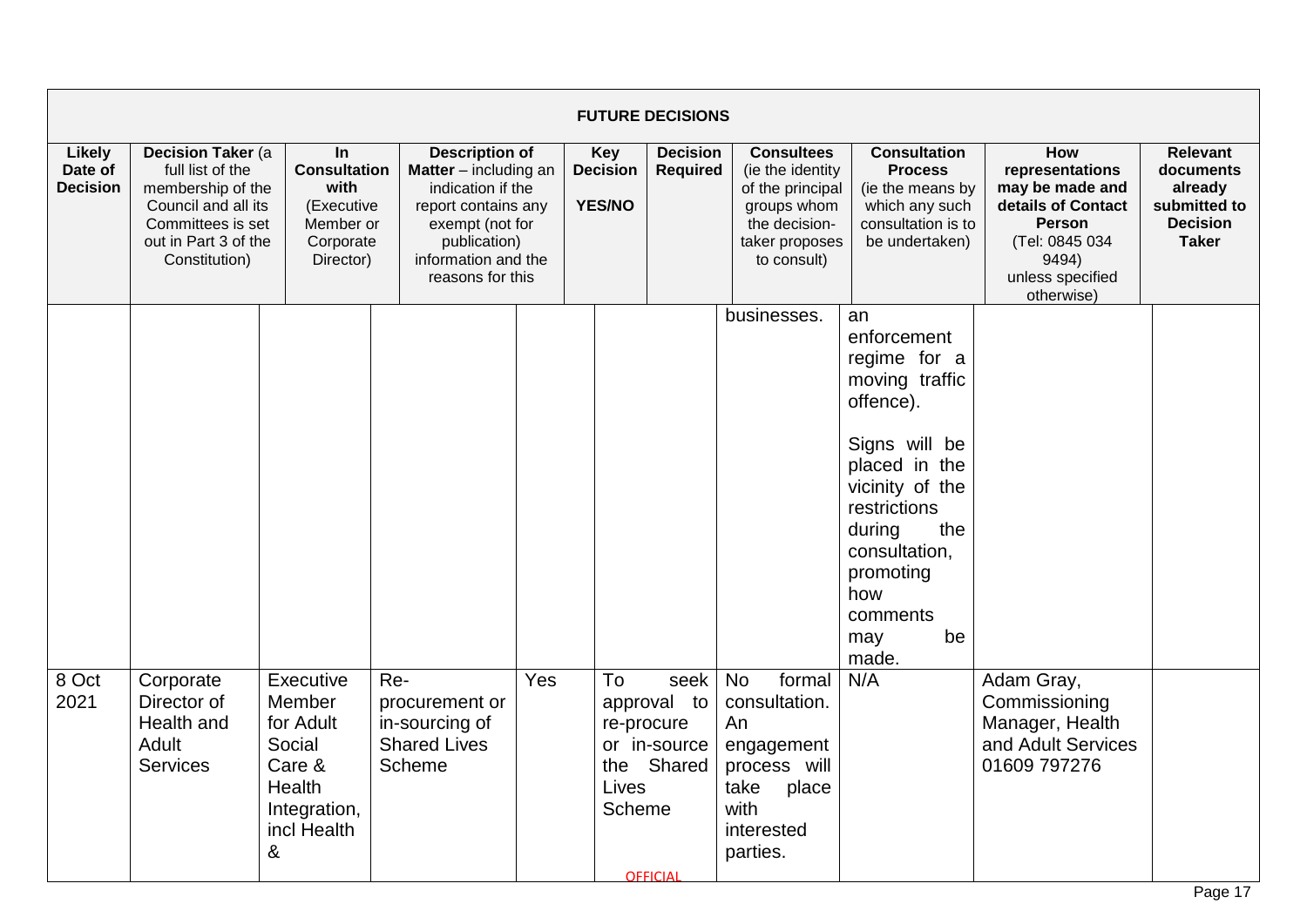|                                             |                                                                                                                                                         |                                                                                                                                                                                                        |                                                           |                                                                                                                                                                                   |                                                  | <b>FUTURE DECISIONS</b>                     |                                                                                                                            |                                                                                                                     |                                                                                                                                                      |                                                                                            |
|---------------------------------------------|---------------------------------------------------------------------------------------------------------------------------------------------------------|--------------------------------------------------------------------------------------------------------------------------------------------------------------------------------------------------------|-----------------------------------------------------------|-----------------------------------------------------------------------------------------------------------------------------------------------------------------------------------|--------------------------------------------------|---------------------------------------------|----------------------------------------------------------------------------------------------------------------------------|---------------------------------------------------------------------------------------------------------------------|------------------------------------------------------------------------------------------------------------------------------------------------------|--------------------------------------------------------------------------------------------|
| <b>Likely</b><br>Date of<br><b>Decision</b> | <b>Decision Taker (a)</b><br>full list of the<br>membership of the<br>Council and all its<br>Committees is set<br>out in Part 3 of the<br>Constitution) | In<br><b>Consultation</b><br>with<br>(Executive<br>Member or<br>Corporate<br>Director)                                                                                                                 |                                                           | <b>Description of</b><br><b>Matter</b> $-$ including an<br>indication if the<br>report contains any<br>exempt (not for<br>publication)<br>information and the<br>reasons for this |                                                  | <b>Decision</b><br>Required                 | <b>Consultees</b><br>(ie the identity<br>of the principal<br>groups whom<br>the decision-<br>taker proposes<br>to consult) | <b>Consultation</b><br><b>Process</b><br>(ie the means by<br>which any such<br>consultation is to<br>be undertaken) | <b>How</b><br>representations<br>may be made and<br>details of Contact<br><b>Person</b><br>(Tel: 0845 034<br>9494)<br>unless specified<br>otherwise) | <b>Relevant</b><br>documents<br>already<br>submitted to<br><b>Decision</b><br><b>Taker</b> |
|                                             |                                                                                                                                                         | Wellbeing<br>Board and<br>Extra Care,<br>Executive<br>Member<br>for Public<br>Health,<br>Prevention<br>and<br>Supported<br>Housing,<br>including<br>Sustainabil<br>ity and<br>Transform<br>ation Plans |                                                           |                                                                                                                                                                                   |                                                  |                                             |                                                                                                                            |                                                                                                                     |                                                                                                                                                      |                                                                                            |
| 12 Oct<br>2021                              | Executive                                                                                                                                               |                                                                                                                                                                                                        | Adoption of<br>Minerals and<br><b>Waste Joint</b><br>Plan | Yes                                                                                                                                                                               | To<br><b>of</b><br><b>Minerals</b><br>Joint Plan | approve<br>the adoption<br>the<br>and Waste |                                                                                                                            |                                                                                                                     | <b>Rachel Pillar</b><br>rachel.pillar@north<br>yorks.gov.uk                                                                                          |                                                                                            |
| 12 Oct<br>2021                              | Executive                                                                                                                                               |                                                                                                                                                                                                        | Consideration<br>of revisions to<br>the Council's         | Yes                                                                                                                                                                               | Subject<br>any<br>comments                       | to                                          | Relevant<br><b>NYCC</b><br>Officers and                                                                                    | Corresponde<br>and<br>nce<br>meetings.                                                                              | Jon Holden, Head<br>of Property<br><b>Services</b>                                                                                                   |                                                                                            |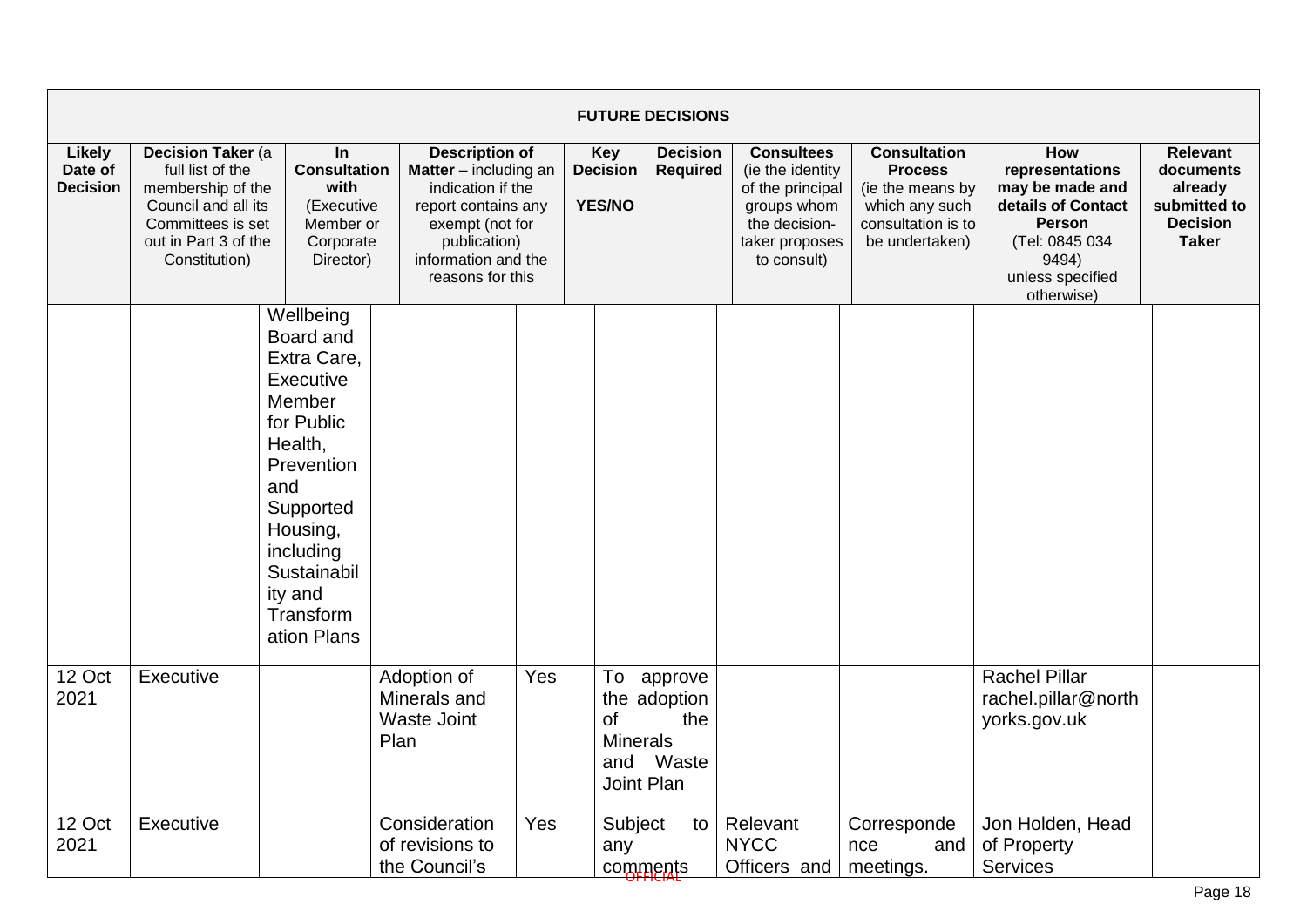|                                             |                                                                                                                                                         |                                                                                        |                                                                                                                                                                                   |     |                                                                                         | <b>FUTURE DECISIONS</b>                                                           |                                                                                                                            |                                                                                                                     |                                                                                                                                               |                                                                                            |
|---------------------------------------------|---------------------------------------------------------------------------------------------------------------------------------------------------------|----------------------------------------------------------------------------------------|-----------------------------------------------------------------------------------------------------------------------------------------------------------------------------------|-----|-----------------------------------------------------------------------------------------|-----------------------------------------------------------------------------------|----------------------------------------------------------------------------------------------------------------------------|---------------------------------------------------------------------------------------------------------------------|-----------------------------------------------------------------------------------------------------------------------------------------------|--------------------------------------------------------------------------------------------|
| <b>Likely</b><br>Date of<br><b>Decision</b> | <b>Decision Taker (a)</b><br>full list of the<br>membership of the<br>Council and all its<br>Committees is set<br>out in Part 3 of the<br>Constitution) | In<br><b>Consultation</b><br>with<br>(Executive<br>Member or<br>Corporate<br>Director) | <b>Description of</b><br><b>Matter</b> $-$ including an<br>indication if the<br>report contains any<br>exempt (not for<br>publication)<br>information and the<br>reasons for this |     | <b>Key</b><br><b>Decision</b><br><b>YES/NO</b>                                          | <b>Decision</b><br><b>Required</b>                                                | <b>Consultees</b><br>(ie the identity<br>of the principal<br>groups whom<br>the decision-<br>taker proposes<br>to consult) | <b>Consultation</b><br><b>Process</b><br>(ie the means by<br>which any such<br>consultation is to<br>be undertaken) | How<br>representations<br>may be made and<br>details of Contact<br><b>Person</b><br>(Tel: 0845 034<br>9494)<br>unless specified<br>otherwise) | <b>Relevant</b><br>documents<br>already<br>submitted to<br><b>Decision</b><br><b>Taker</b> |
|                                             |                                                                                                                                                         |                                                                                        | Property<br>Procedure<br>Rules in the<br>Constitution                                                                                                                             |     | <b>Members</b><br>may<br>to<br>the<br>proposed<br>S<br>Property<br>Council<br>approval. | have,<br>recommend<br>amendment<br>to<br>the<br>Procedure<br>Rules to full<br>for | <b>Members</b><br>Audit<br>Committee                                                                                       |                                                                                                                     | jon.holden@northy<br>orks.gov.uk; 01609<br>534076                                                                                             |                                                                                            |
| 12 Oct<br>2021                              | Executive                                                                                                                                               |                                                                                        | <b>National Bus</b><br>Strategy                                                                                                                                                   | Yes | draft<br>Service                                                                        | To consider<br><b>Bus</b><br>Improvemen<br>t Plan and<br>recommend<br>publication | Stakeholder<br>engagement<br>including<br>local<br>bus<br>service<br>operators                                             | Email<br>and<br>meetings with<br>local<br>bus<br>service<br>operators                                               | <b>Cathy Knight</b><br>cathy.knight@north<br>yorks.gov.uk                                                                                     |                                                                                            |
| 12 Oct<br>2021                              | Chief<br>Executive<br>Officer                                                                                                                           |                                                                                        | A59 Kex Gill<br><b>Diversion</b><br><b>Contract Award</b>                                                                                                                         | Yes | To<br><sub>of</sub><br>tendering                                                        | inform<br>members of<br>the outcome<br>the                                        | Executive<br><b>Members</b><br>and<br>Managemen<br>Board<br>at<br>t                                                        | N/A                                                                                                                 | Mark Hugill, Senior<br>Engineer,<br>Highways &<br>Transportation<br>mark.hugill@northy                                                        |                                                                                            |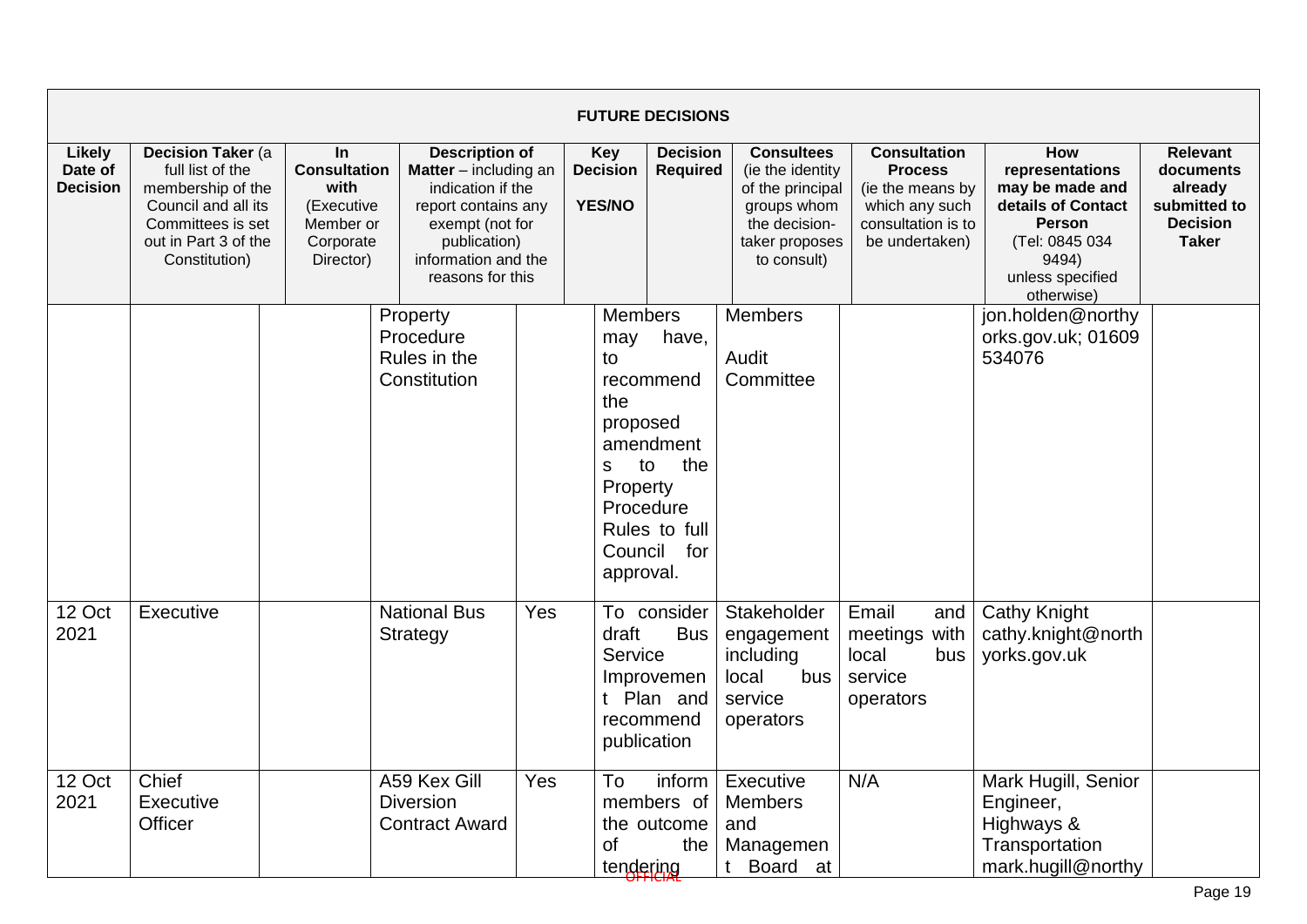|                                             |                                                                                                                                                 |                                                                                        |                                                                                                                                                                                   |           |                                                                              | <b>FUTURE DECISIONS</b>                     |                                                                                                                            |                                                                                                                     |                                                                                                                                               |                                                                                                                                     |
|---------------------------------------------|-------------------------------------------------------------------------------------------------------------------------------------------------|----------------------------------------------------------------------------------------|-----------------------------------------------------------------------------------------------------------------------------------------------------------------------------------|-----------|------------------------------------------------------------------------------|---------------------------------------------|----------------------------------------------------------------------------------------------------------------------------|---------------------------------------------------------------------------------------------------------------------|-----------------------------------------------------------------------------------------------------------------------------------------------|-------------------------------------------------------------------------------------------------------------------------------------|
| <b>Likely</b><br>Date of<br><b>Decision</b> | Decision Taker (a<br>full list of the<br>membership of the<br>Council and all its<br>Committees is set<br>out in Part 3 of the<br>Constitution) | In<br><b>Consultation</b><br>with<br>(Executive<br>Member or<br>Corporate<br>Director) | <b>Description of</b><br><b>Matter</b> $-$ including an<br>indication if the<br>report contains any<br>exempt (not for<br>publication)<br>information and the<br>reasons for this |           | Key<br><b>Decision</b><br><b>YES/NO</b>                                      | <b>Decision</b><br><b>Required</b>          | <b>Consultees</b><br>(ie the identity<br>of the principal<br>groups whom<br>the decision-<br>taker proposes<br>to consult) | <b>Consultation</b><br><b>Process</b><br>(ie the means by<br>which any such<br>consultation is to<br>be undertaken) | How<br>representations<br>may be made and<br>details of Contact<br><b>Person</b><br>(Tel: 0845 034<br>9494)<br>unless specified<br>otherwise) | <b>Relevant</b><br>documents<br>already<br>submitted to<br><b>Decision</b><br><b>Taker</b>                                          |
|                                             |                                                                                                                                                 |                                                                                        |                                                                                                                                                                                   |           | seek<br>approval<br>award<br>diversion<br>contract                           | process and<br>to<br>the<br>A59 Kex Gill    | the informal<br>Executive<br>meeting<br>held on 6<br>July 2021.                                                            |                                                                                                                     | orks.gov.uk                                                                                                                                   |                                                                                                                                     |
| 17 Nov<br>2021                              | County<br>Council                                                                                                                               |                                                                                        | Minerals and<br><b>Waste Joint</b><br><b>Plan Adoption</b>                                                                                                                        | Yes       | To<br><b>of</b><br><b>Minerals</b><br>Joint Plan.                            | approve<br>the adoption<br>the<br>and Waste | N/A                                                                                                                        | N/A                                                                                                                 | <b>Rachel Pillar</b>                                                                                                                          | <b>Minerals</b><br>and Waste<br>Joint Plan<br>Submissio<br>n version<br>approved<br>for<br>submissio<br>n on 15<br>February<br>2017 |
| 17 Nov<br>2021                              | County<br>Council                                                                                                                               |                                                                                        | Consideration<br>of revisions to<br>the Council's<br>Property<br>Procedure<br>Rules in the<br>Constitution.                                                                       | <b>No</b> | Subject<br>any<br>comments<br><b>Members</b><br>may<br>to<br>the<br>propesed | to<br>have,<br>approve                      | Relevant<br><b>NYCC</b><br>Officers and<br><b>Members</b><br>Audit<br>Committee<br>The                                     | Corresponde<br>and<br>nce<br>meetings.                                                                              | Jon Holden, Head<br>of Property<br><b>Services</b><br>jon.holden@northy<br>orks.gov.uk; 01609<br>534076                                       |                                                                                                                                     |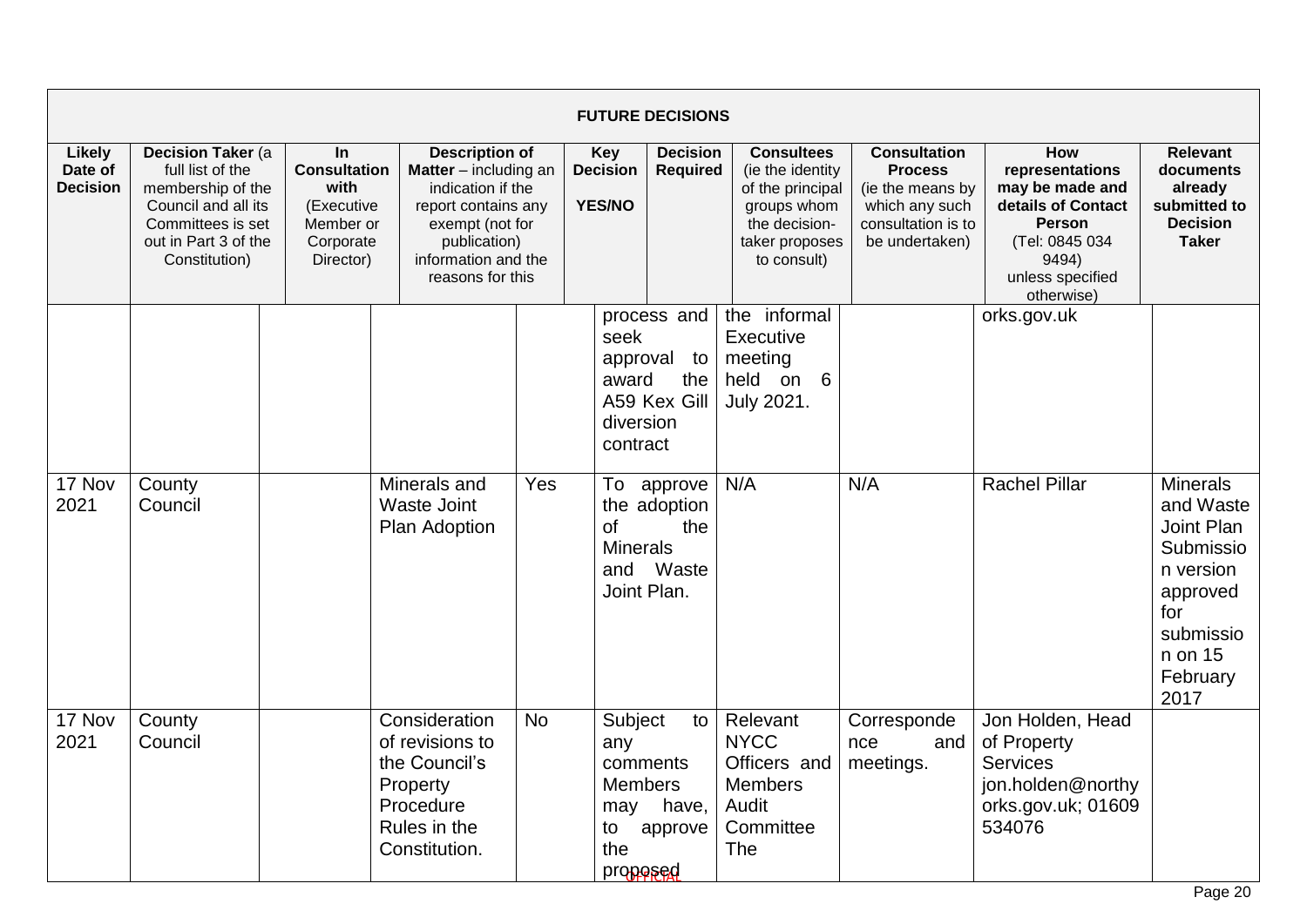|                                      |                                                                                                                                                 |                                                                                               |                                                                                                                                                                                                                                                        |                                                                                                                                                                          |                                                                                                      | <b>FUTURE DECISIONS</b>                                                                                                                                               |                                                                                                                            |                                                                                                                     |                                                                                                                                                                                           |                                                                                            |
|--------------------------------------|-------------------------------------------------------------------------------------------------------------------------------------------------|-----------------------------------------------------------------------------------------------|--------------------------------------------------------------------------------------------------------------------------------------------------------------------------------------------------------------------------------------------------------|--------------------------------------------------------------------------------------------------------------------------------------------------------------------------|------------------------------------------------------------------------------------------------------|-----------------------------------------------------------------------------------------------------------------------------------------------------------------------|----------------------------------------------------------------------------------------------------------------------------|---------------------------------------------------------------------------------------------------------------------|-------------------------------------------------------------------------------------------------------------------------------------------------------------------------------------------|--------------------------------------------------------------------------------------------|
| Likely<br>Date of<br><b>Decision</b> | Decision Taker (a<br>full list of the<br>membership of the<br>Council and all its<br>Committees is set<br>out in Part 3 of the<br>Constitution) | <b>In</b><br><b>Consultation</b><br>with<br>(Executive<br>Member or<br>Corporate<br>Director) |                                                                                                                                                                                                                                                        | <b>Description of</b><br>Matter - including an<br>indication if the<br>report contains any<br>exempt (not for<br>publication)<br>information and the<br>reasons for this |                                                                                                      | <b>Decision</b><br><b>Required</b>                                                                                                                                    | <b>Consultees</b><br>(ie the identity<br>of the principal<br>groups whom<br>the decision-<br>taker proposes<br>to consult) | <b>Consultation</b><br><b>Process</b><br>(ie the means by<br>which any such<br>consultation is to<br>be undertaken) | How<br>representations<br>may be made and<br>details of Contact<br><b>Person</b><br>(Tel: 0845 034<br>9494)<br>unless specified<br>otherwise)                                             | <b>Relevant</b><br>documents<br>already<br>submitted to<br><b>Decision</b><br><b>Taker</b> |
| 23 Nov                               | Executive                                                                                                                                       |                                                                                               | To inform                                                                                                                                                                                                                                              | Yes                                                                                                                                                                      | S<br>Property<br>Rules.<br>To                                                                        | amendment<br>the<br>to<br>Procedure<br>request                                                                                                                        | Executive<br>York<br>and                                                                                                   | Published via                                                                                                       | Emma Davis,                                                                                                                                                                               |                                                                                            |
| 2021                                 |                                                                                                                                                 |                                                                                               | Executive of<br>the Sexual<br><b>Health Service</b><br>service model<br>consultation<br>feedback and a<br>decision to<br>consult on the<br>draft section 75<br>with York and<br>Scarborough<br>Teaching<br><b>Hospital NHS</b><br>Foundation<br>Trust. |                                                                                                                                                                          | to<br>the<br>accepted<br>service<br>model.<br>the<br>section<br>the<br>and<br>Hospital<br><b>NHS</b> | agreement<br>move<br>forward with<br>Approval of<br>draft<br>75<br>and decision<br>to consult on<br>section<br>75 with York<br>Scarboroug<br>h Teaching<br>Foundation | Scarboroug<br>h Teaching<br>Hospital<br><b>NHS</b><br>Foundation<br><b>Trust</b>                                           | the Council's<br>website                                                                                            | Health<br>Improvement<br>Manager, Health<br>and Adult Services.<br>Katie Needham,<br><b>Public Health</b><br>Consultant, Health<br>and Adult Services<br>01609<br>797063/01609<br>797154, |                                                                                            |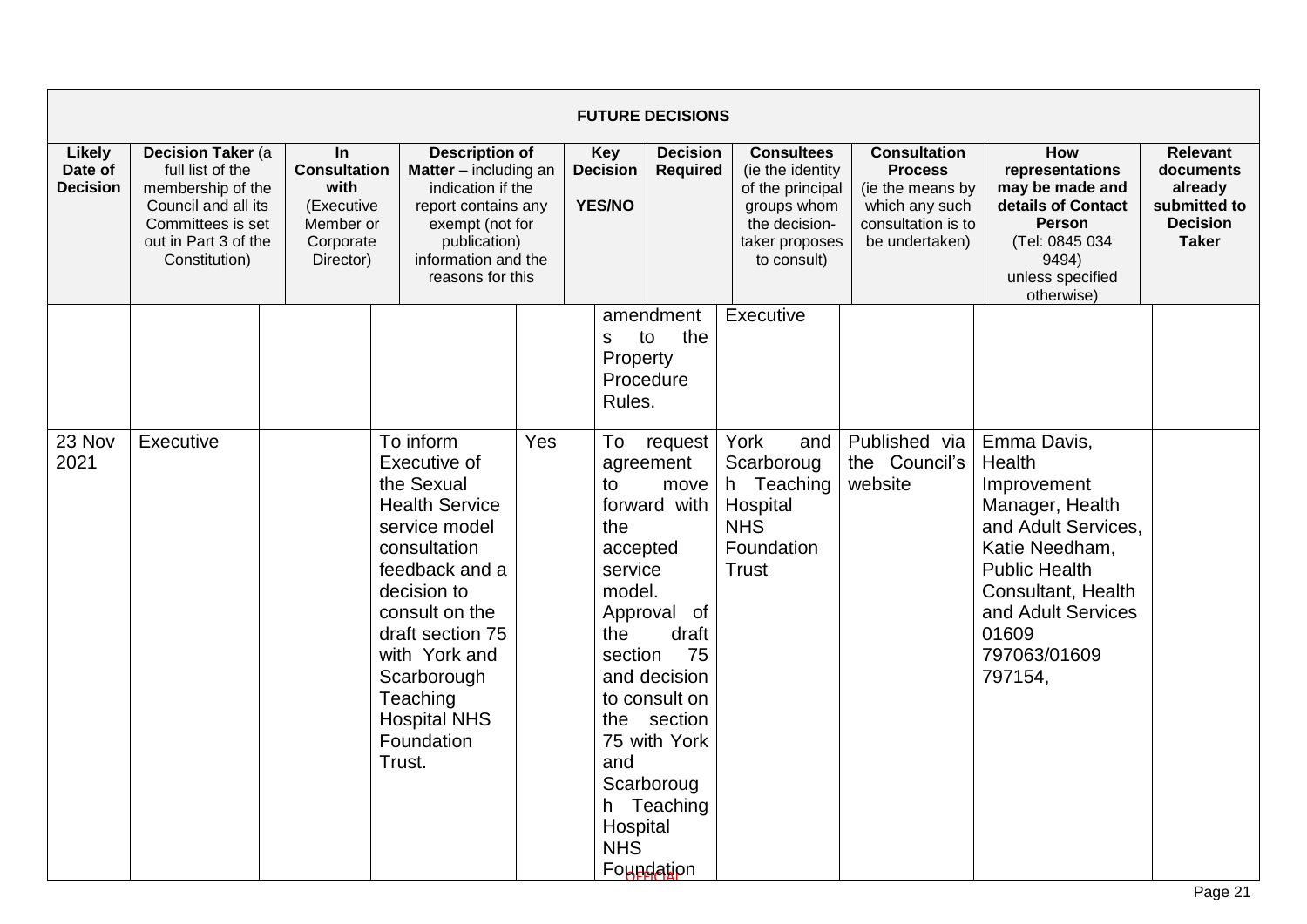|                                      |                                                                                                                                                         |                                                                                        |                                                                                                                                                                                   |           |                                                                                                      | <b>FUTURE DECISIONS</b>                                            |                                                                                                                            |                                                                                                                     |                                                                                                                                                                         |                                                                                            |
|--------------------------------------|---------------------------------------------------------------------------------------------------------------------------------------------------------|----------------------------------------------------------------------------------------|-----------------------------------------------------------------------------------------------------------------------------------------------------------------------------------|-----------|------------------------------------------------------------------------------------------------------|--------------------------------------------------------------------|----------------------------------------------------------------------------------------------------------------------------|---------------------------------------------------------------------------------------------------------------------|-------------------------------------------------------------------------------------------------------------------------------------------------------------------------|--------------------------------------------------------------------------------------------|
| Likely<br>Date of<br><b>Decision</b> | <b>Decision Taker (a)</b><br>full list of the<br>membership of the<br>Council and all its<br>Committees is set<br>out in Part 3 of the<br>Constitution) | In<br><b>Consultation</b><br>with<br>(Executive<br>Member or<br>Corporate<br>Director) | <b>Description of</b><br><b>Matter</b> $-$ including an<br>indication if the<br>report contains any<br>exempt (not for<br>publication)<br>information and the<br>reasons for this |           | <b>Key</b><br><b>Decision</b><br><b>YES/NO</b>                                                       | <b>Decision</b><br><b>Required</b>                                 | <b>Consultees</b><br>(ie the identity<br>of the principal<br>groups whom<br>the decision-<br>taker proposes<br>to consult) | <b>Consultation</b><br><b>Process</b><br>(ie the means by<br>which any such<br>consultation is to<br>be undertaken) | How<br>representations<br>may be made and<br>details of Contact<br><b>Person</b><br>(Tel: 0845 034<br>9494)<br>unless specified<br>otherwise)                           | <b>Relevant</b><br>documents<br>already<br>submitted to<br><b>Decision</b><br><b>Taker</b> |
|                                      |                                                                                                                                                         |                                                                                        |                                                                                                                                                                                   |           | Trust.                                                                                               |                                                                    |                                                                                                                            |                                                                                                                     |                                                                                                                                                                         |                                                                                            |
| 7 Dec<br>2021                        | Executive                                                                                                                                               |                                                                                        | Q2<br>Performance<br>Monitoring &<br><b>Budget Report</b>                                                                                                                         | <b>No</b> | Financial<br>and<br>report<br>including:<br>Revenue<br>Plan;<br>Treasury<br>Prudential<br>Indicators | Performanc<br>e Monitoring<br>Plan; Capital<br>Managemen<br>&      | Manangeme<br>nt Board                                                                                                      |                                                                                                                     | Gary Fielding,<br><b>Corporate Director</b><br>for Strategic<br><b>Resources</b><br>Gary.Fielding@nort<br>hyorks.gov.uk                                                 | Previous<br>Quarterly<br>Reports                                                           |
| 11 Jan<br>2022                       | Executive                                                                                                                                               |                                                                                        | <b>Healthy Child</b><br>Programme -<br>Emotional<br>Health and<br>Wellbeing                                                                                                       | Yes       | To<br>the<br>Emotional<br>wellbeing<br>feedback                                                      | inform<br>Executive of<br>Health and<br>Section 75<br>consultation | <b>North</b><br>Yorkshire<br>Clinical<br>Commission<br>ing Group                                                           | Published via<br>the Council's<br>website                                                                           | Victoria Ononeze,<br><b>Public Health</b><br>Consultant,<br>Michael Rudd,<br>Head of Housing<br>Marketing<br>Development<br>(Commissioning),<br><b>Health and Adult</b> |                                                                                            |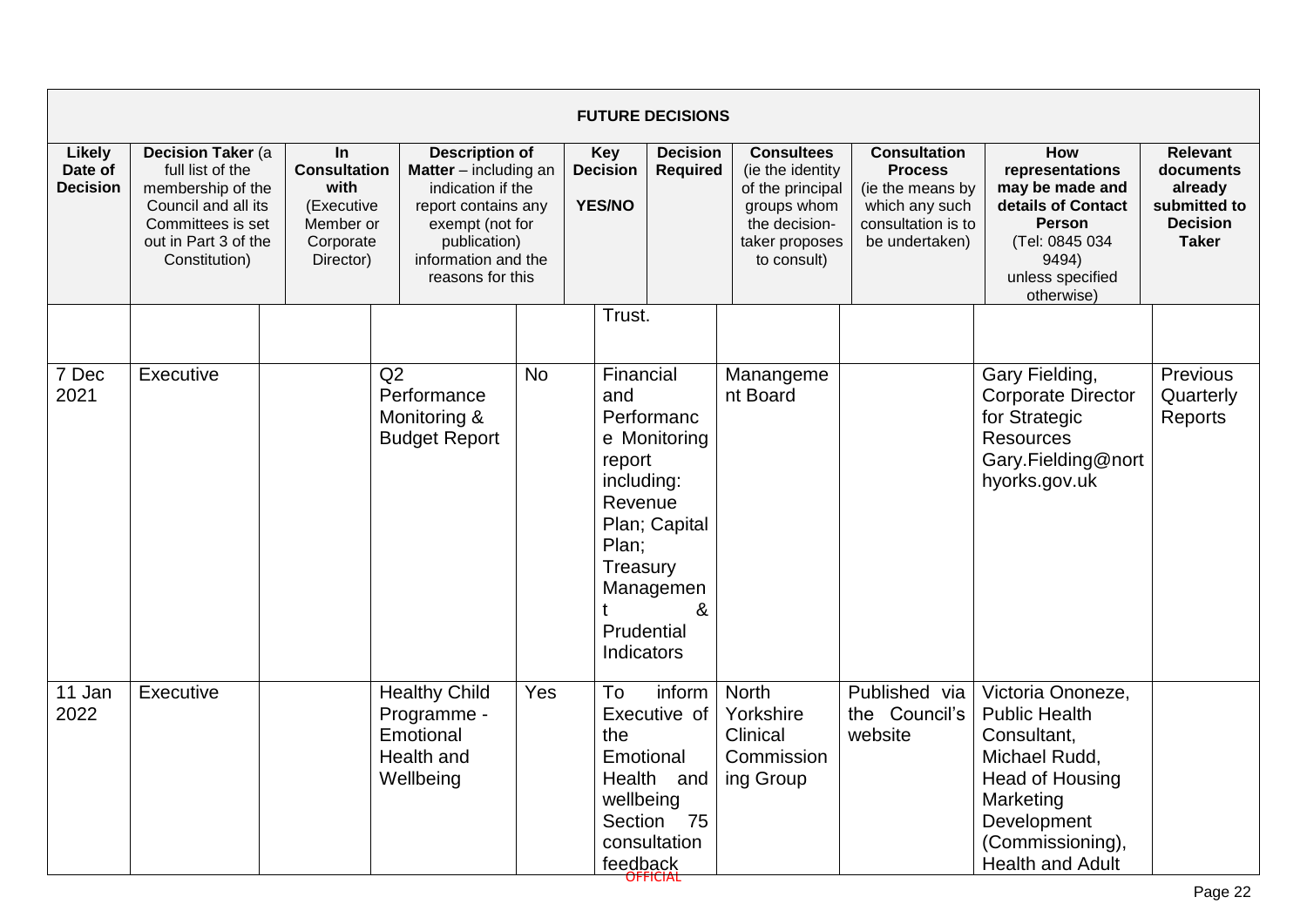|                                             |                                                                                                                                                 |                                                                                               |                                                                                                             |                                                                                                                                                                          |                                                                                                                                                                    | <b>FUTURE DECISIONS</b>                                                                                                                                          |             |                                          |                                                                                                                                                      |                                                                                                                     |                                                                                                                                                      |                                                                                            |
|---------------------------------------------|-------------------------------------------------------------------------------------------------------------------------------------------------|-----------------------------------------------------------------------------------------------|-------------------------------------------------------------------------------------------------------------|--------------------------------------------------------------------------------------------------------------------------------------------------------------------------|--------------------------------------------------------------------------------------------------------------------------------------------------------------------|------------------------------------------------------------------------------------------------------------------------------------------------------------------|-------------|------------------------------------------|------------------------------------------------------------------------------------------------------------------------------------------------------|---------------------------------------------------------------------------------------------------------------------|------------------------------------------------------------------------------------------------------------------------------------------------------|--------------------------------------------------------------------------------------------|
| <b>Likely</b><br>Date of<br><b>Decision</b> | Decision Taker (a<br>full list of the<br>membership of the<br>Council and all its<br>Committees is set<br>out in Part 3 of the<br>Constitution) | <b>In</b><br><b>Consultation</b><br>with<br>(Executive<br>Member or<br>Corporate<br>Director) |                                                                                                             | <b>Description of</b><br>Matter - including an<br>indication if the<br>report contains any<br>exempt (not for<br>publication)<br>information and the<br>reasons for this |                                                                                                                                                                    | Key<br><b>Decision</b><br><b>YES/NO</b>                                                                                                                          |             | <b>Decision</b><br><b>Required</b>       | <b>Consultees</b><br>(ie the identity<br>of the principal<br>groups whom<br>the decision-<br>taker proposes<br>to consult)                           | <b>Consultation</b><br><b>Process</b><br>(ie the means by<br>which any such<br>consultation is to<br>be undertaken) | <b>How</b><br>representations<br>may be made and<br>details of Contact<br><b>Person</b><br>(Tel: 0845 034<br>9494)<br>unless specified<br>otherwise) | <b>Relevant</b><br>documents<br>already<br>submitted to<br><b>Decision</b><br><b>Taker</b> |
| 25 Jan<br>2022                              | Executive                                                                                                                                       |                                                                                               | <b>Draft Revenue</b><br><b>Budget</b><br>2022/23 &<br><b>Medium Term</b><br>Financial<br>Strategy<br>(MTFS) | <b>No</b>                                                                                                                                                                | and<br>request<br>formal<br>approval<br>and<br>to<br>Revenue<br><b>Budget</b><br>Term<br>Financial<br>Strategy<br>(MTFS)<br>including<br>the:<br>$\bullet$<br>Plan | to<br>to<br>move to a<br>Partnership<br>agreement<br>To consider<br>recommend<br>County<br>Council the<br>2022/23 and<br>the Medium<br>Revenue<br><b>Capital</b> | All members | <b>Budget</b><br>consultation<br>process | Services<br>01609 535347,<br>Gary Fielding,<br><b>Corporate Director</b><br>for Strategic<br><b>Resources</b><br>Gary.Fielding@nort<br>hyorks.gov.uk |                                                                                                                     |                                                                                                                                                      |                                                                                            |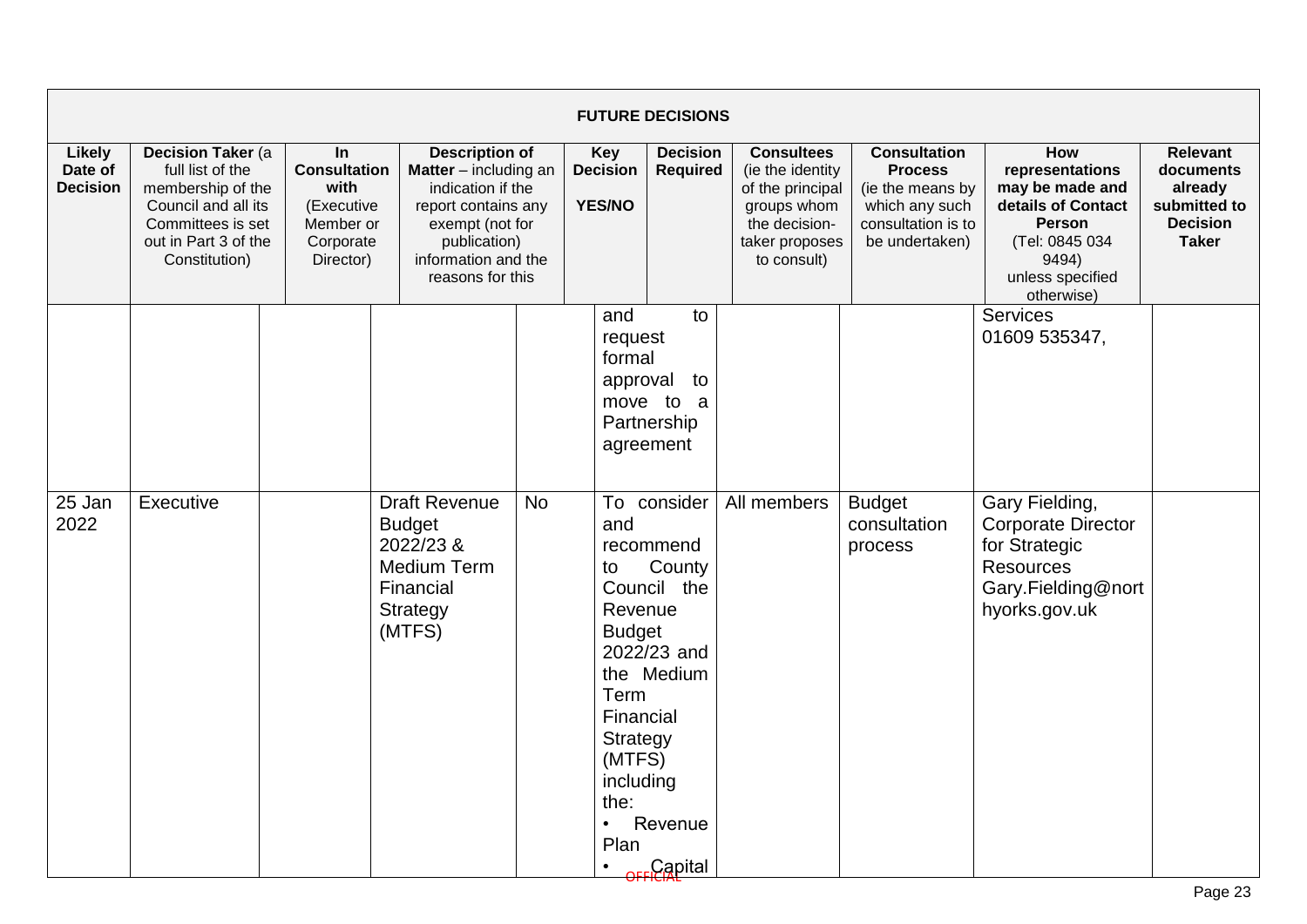|                                             |                                                                                                                                                         |                                                                                               |                                                                                                                                                                          |                  |                                                | <b>FUTURE DECISIONS</b>                               |                                                                                                                            |                                                                                                                     |                                                                                                                                               |                                                                                     |
|---------------------------------------------|---------------------------------------------------------------------------------------------------------------------------------------------------------|-----------------------------------------------------------------------------------------------|--------------------------------------------------------------------------------------------------------------------------------------------------------------------------|------------------|------------------------------------------------|-------------------------------------------------------|----------------------------------------------------------------------------------------------------------------------------|---------------------------------------------------------------------------------------------------------------------|-----------------------------------------------------------------------------------------------------------------------------------------------|-------------------------------------------------------------------------------------|
| <b>Likely</b><br>Date of<br><b>Decision</b> | <b>Decision Taker (a)</b><br>full list of the<br>membership of the<br>Council and all its<br>Committees is set<br>out in Part 3 of the<br>Constitution) | <b>In</b><br><b>Consultation</b><br>with<br>(Executive<br>Member or<br>Corporate<br>Director) | <b>Description of</b><br>Matter - including an<br>indication if the<br>report contains any<br>exempt (not for<br>publication)<br>information and the<br>reasons for this |                  | <b>Key</b><br><b>Decision</b><br><b>YES/NO</b> | <b>Decision</b><br><b>Required</b>                    | <b>Consultees</b><br>(ie the identity<br>of the principal<br>groups whom<br>the decision-<br>taker proposes<br>to consult) | <b>Consultation</b><br><b>Process</b><br>(ie the means by<br>which any such<br>consultation is to<br>be undertaken) | How<br>representations<br>may be made and<br>details of Contact<br><b>Person</b><br>(Tel: 0845 034<br>9494)<br>unless specified<br>otherwise) | Relevant<br>documents<br>already<br>submitted to<br><b>Decision</b><br><b>Taker</b> |
|                                             |                                                                                                                                                         |                                                                                               |                                                                                                                                                                          |                  | Plan<br>$\bullet$<br>$\bullet$<br>Indicators   | Treasury<br>Managemen<br>Prudential                   |                                                                                                                            |                                                                                                                     |                                                                                                                                               |                                                                                     |
| 25 Jan<br>2022                              | Executive                                                                                                                                               |                                                                                               | <b>Council Plan</b><br>2022-2026                                                                                                                                         | Yes<br>2022-2026 |                                                | To consider<br>Council Plan                           | Corporate<br>and<br>Partnerships<br>Overview<br>and Scrutiny<br>Committee.<br>Managemen<br>t Board.                        | Meetings.                                                                                                           | Neil Irving,<br><b>Assistant Director -</b><br>Policy,<br>Partnerships and<br>Communities<br>neil.irving@northyo<br>rks.gov.uk                |                                                                                     |
| 17 Feb<br>2022                              | County<br>Council                                                                                                                                       |                                                                                               | <b>Council Plan</b><br>2022-2026                                                                                                                                         | Yes              |                                                | To approve<br><b>Council Plan</b><br>2022-2026        | Executive                                                                                                                  |                                                                                                                     | Neil Irving,<br><b>Assistant Director -</b><br>Policy,<br>Partnerships and<br>Communities<br>neil.irving@northyo<br>rks.gov.uk                |                                                                                     |
| 22 Mar<br>2022                              | Executive                                                                                                                                               |                                                                                               | To inform<br>Executive of<br>the Sexual<br><b>Health Service</b>                                                                                                         | Yes              | final<br>and                                   | Approve the<br>model<br>section<br>75 <u>to m</u> ove | York<br>and<br>Scarboroug<br>h Teaching<br>Hospital                                                                        | Published via<br>the Council's<br>website                                                                           | Emma Davis,<br>Health<br>Improvement<br>Manager, Health                                                                                       |                                                                                     |